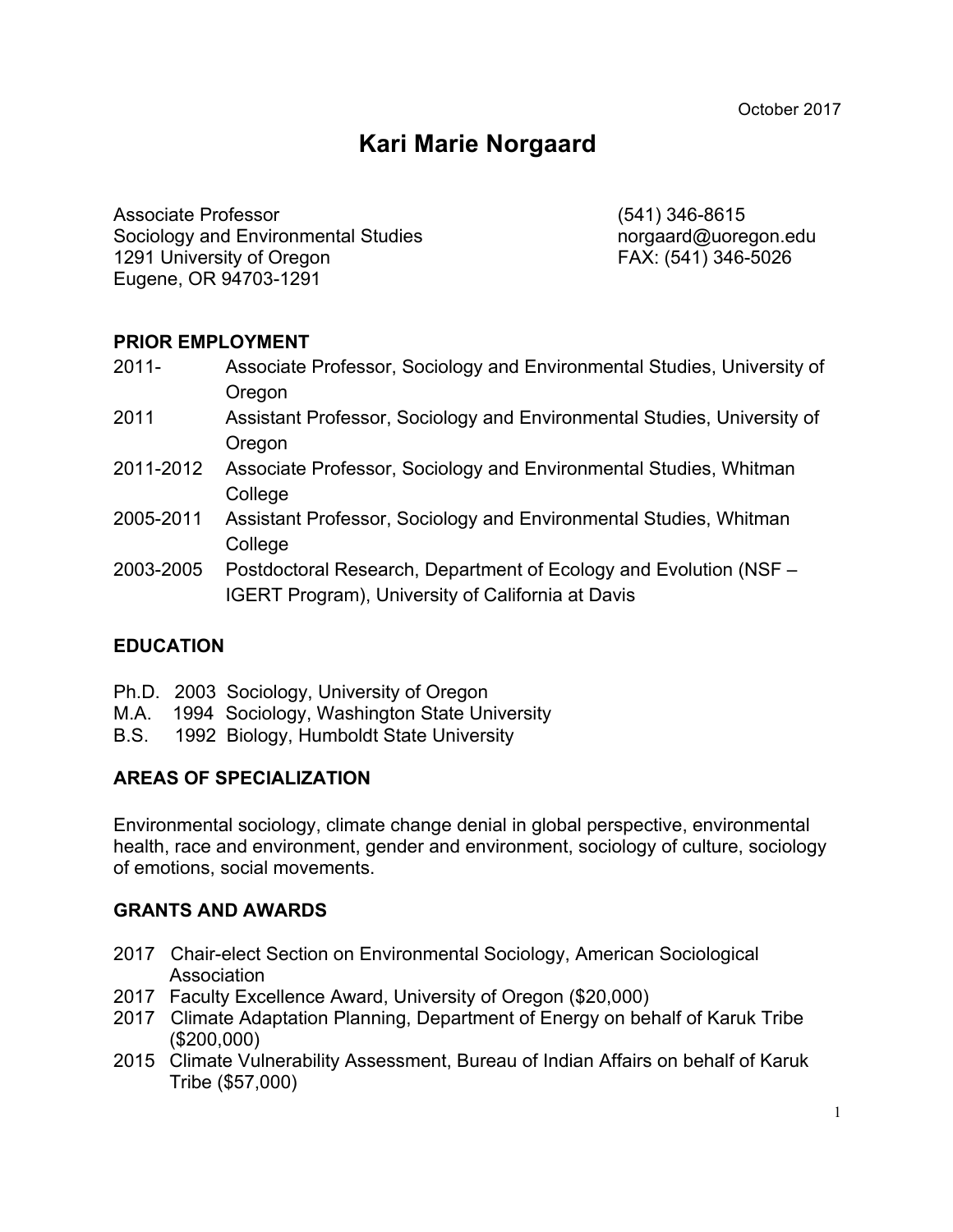- 2014 WSU Advance Mentoring Program in tandem with Dr Emily Huddart Kennedy
- 2013 Excellence Award for Outstanding Mentor in Graduate Studies, University of Oregon Graduate School
- 2013 Faculty Research Award, University of Oregon
- 2012 NPLCC Tribal Climate Change Grant, "Preserving Tribal Self-Determination and Knowledge Sovereignty While Expanding the Use of Tribal Knowledge and Management in Off-Reservation Lands in the Face of Climate Change," US Fish and Wildlife Service on behalf of Karuk Tribe (\$34,386)
- 2009 Tribal Wildlife Grant, U.S. Fish and Wildlife Service on behalf of Karuk Tribe and Confederated Tribes of Umatilla Indian Reservation (\$100,000)
- 2009 Perry Research Award, Whitman College (\$8,000)
- 2008 Teaching Innovation Grant, Whitman College (\$20,000 to conduct Klamath Field Institute)
- 2007 Abshire Research Award, Whitman College
- 2007 Perry Research Award, Whitman College (\$8,000)
- 2007 Karuk Tribe of California, Department of Natural Resources (\$10,000)
- 2006 Perry Research Award, Whitman College (\$8,000)
- 2006 Yurok Tribe, Fisheries Program (\$10,000)
- 2006 Karuk Tribe of California, Department of Natural Resources (\$10,000)
- 2005 Distinguished Contribution to Sociological Practice, Pacific Sociological Association
- 2005 Friends of the River Foundation (\$10,000)
- 2005 Karuk Tribe of California, Department of Natural Resources
- 2004 Karuk Tribe of California, Department of Natural Resources
- 2003 Marvin E. Olsen Graduate Student Paper Award for Environmental Sociology (awarded by the Environment and Technology Section of the ASA)

# **BOOKS**

*Salmon Feeds Our People: Nutritional Justice and Cultural Survival on the Klamath Under Contract with Rutgers University Press*

*Living in Denial: Climate Change, Emotions and Everyday Life* MIT Press, 2011 (Honorable Mention, Alan Schnaiberg Publication Award 2012, nominated Distinguished Scholar Book Award, ASA, 2012).

Reviewed in: Global Environmental Politics, Contemporary Sociology, Ecological Economics, Environment, Science of the Total Environment, Review of Policy Research, Organization and Environment, Nature Climate Change, Ecopsychology, Alternatives Journal.

# **WORK IN PROGRESS**

Brulle Robert and Kari Marie Norgaard *Climate Change and Cultural Inertia in preparation for submission to Theory and Society*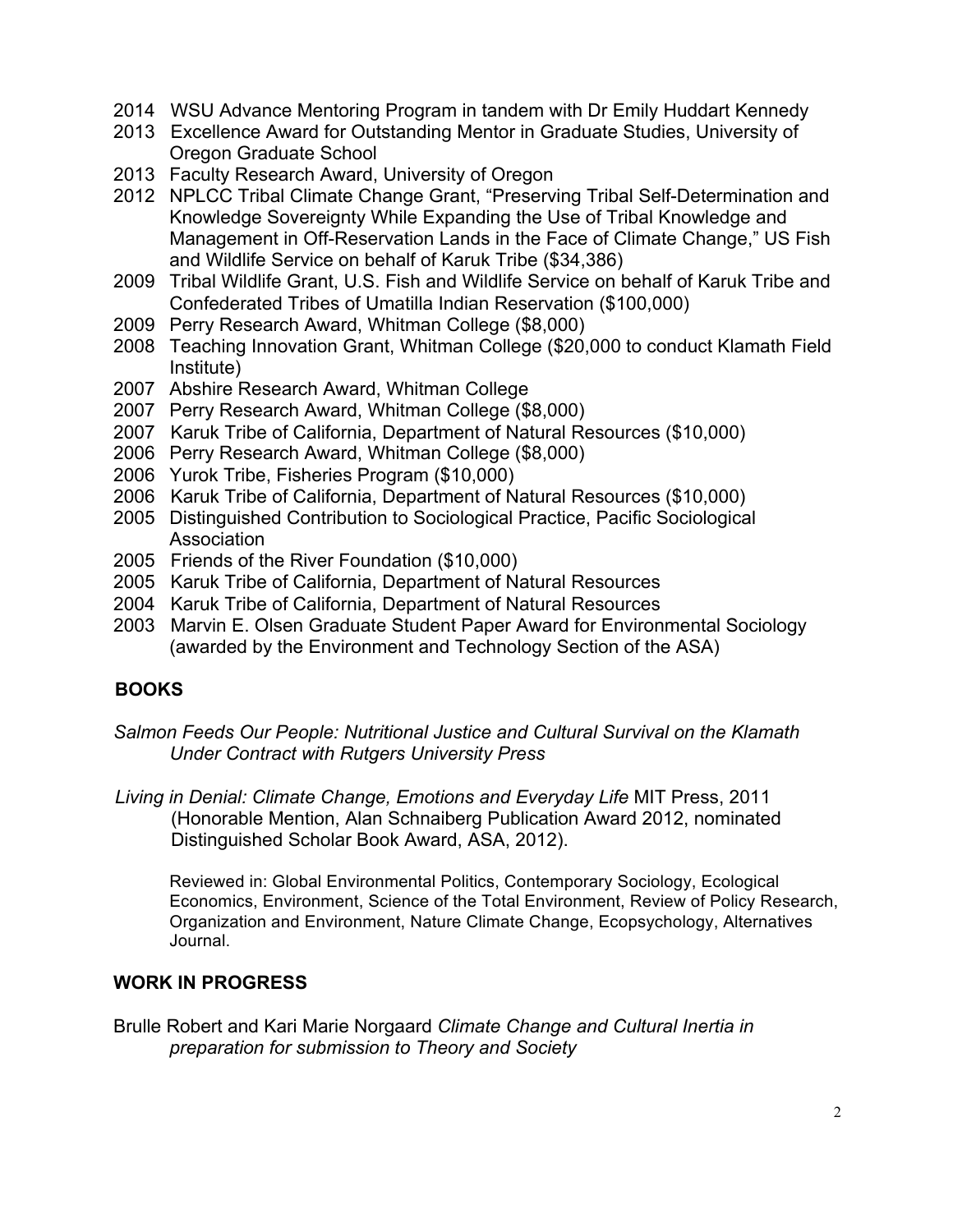Ford Allison and Kari Marie Norgaard Invited Contribution, *Loanwords to Live With: An Encyclopedia Lexicon Against the Anthropocene* (ed) Matthew Schneider-Mayerson Chantel Bilodeau, Brent Ryan Bellamy

# **PEER REVIEWED PUBLICATIONS:**

(student co-authors are underlined)

- Norgaard, Kari Marie 2017. "The Sociological Imagination in a Time of Climate Change" *Global and Planetary Change* 156 https://doi.org/10.1016/j.gloplacha.2017.09.018
- Norgaard, Kari and Ron Reed "Emotional Impacts of Environmental Decline: What Can Attention to Native Cosmologies Teach Sociology About Race, Emotions and Environmental Justice," *forthcoming, Theory and Society*
- Norgaard, Kari, Ron Reed and JM Bacon, 2017 "How Environmental Decline Restructures Indigenous Gender Practices: What Happens to Karuk Masculinity When There Are No Fish?" *Sociology of Race and Ethnicity* https://doi.org/10.1177/2332649217706518
- Willette, Mirranda, Kari Marie Norgaard and Ron Reed 2016. "You Got to Have Fish: Families, Environmental Decline and Cultural Reproduction" *Families, Relationships and Societies 5(3): pp. 375-392.*
- Norgaard, Kari Marie 2014 "The Politics of Fire and the Social Impacts of Fire Exclusion on the Klamath" *Humboldt Journal of Social Relations 39: 73-97*
- Sutton, Barbara and Kari Marie Norgaard. 2013 "Cultures of Denial: Avoiding Knowledge of State Violations of Human Rights Violations in Argentina and the United States." *Sociological Forum 28(3): 495-524*
- Davis, Emily, Aaron David, Kari Norgaard, Timothy Parker, Kara McKay, Toz Soto, Cristine Tenant, Kate Rowe and Ron Reed. 2013. "Distribution, Abundance and Population Age Structure of Freshwater Mussels in the Klamath and Salmon Rivers of Northern California" *Northwest Science 87(3): 189-206.*
- Norgaard, Kari, Spenser Meeks, Brice Crayne and Frank Dunnivant 2013. "Trace Metal Analysis of Karuk Traditional Foods in the Klamath River" *Journal of Environmental Management* 4: 319-328.
- Norgaard, Kari Marie 2012 "Climate Denial and the Construction of Innocence: Reproducing Transnational Privilege in the Face of Climate Change" *Race, Gender & Class* 19 (1-2): 104-130.
- Alkon, Alison and Kari Marie Norgaard 2009. "Breaking the Food Chains: An Investigation of Food Justice Activism" *Sociological Inquiry* 79(3): 289-305.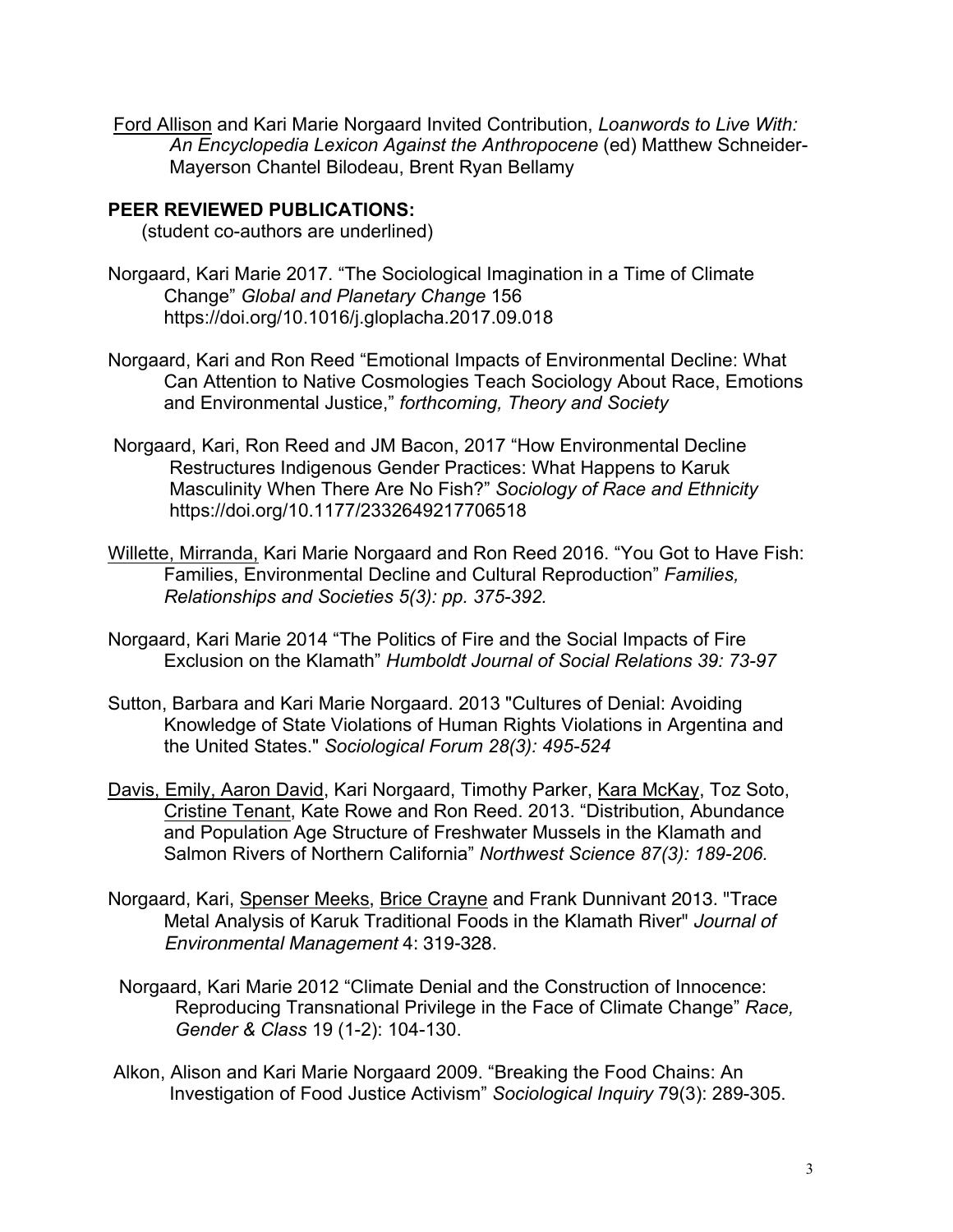- Hormel, Leontina and Kari Marie Norgaard 2009 "Bringing the Salmon Home! Karuk Challenges to Capitalist Incorporation" *Critical Sociology* 35(3): 343-366.
- Norgaard, Kari Marie. 2007 "The Politics of Invasive Weed Management: Gender Race and Risk Perception in Rural California." *Rural Sociology* 72(3): 450-477.
- Norgaard, Kari Marie. 2006. "People Want To Protect Themselves A Little Bit" Emotions, Denial and Social Movement Non-Participation The Case of Global Climate Change." *Sociological Inquiry* 76(3): 372-396.
- Norgaard, Kari Marie. 2006. *'*We Don't Really Want to Know' The Social Experience of Global Warming: Dimensions of Denial and Environmental Justice" *Organization and Environment* 19(3): 347-470.
- Norgaard, Kari Marie and Richard York, 2005 "Gender Equality and Nation State Environmentalism" *Gender and Society* 19(4): 506-522.
- Norgaard, Kari Marie. 1999. "Moon Phases, Menstrual Cycles and Mother Earth: The Construction of a Special Relationship Between Women and Nature," *Ethics and the Environment* 4(2): 197-209.
- Norgaard, Kari Marie. 1996. "Explorations of Nature and Culture: Ecological Feminism and the Enrichment of Human Ecology," *Advances in Human Ecology,* Volume 5.

### **BOOK CHAPTERS**

(student co-authors are underlined)

- "Accounting for Emotions and Culture in Sustainable Design" Allison Ford and Kari Marie Norgaard in Rachel Beth Egenhoefer (ed) *Routledge Handbook of Sustainable Design*, *forthcoming*
- "Imagination, Responsibility and Climate Change" pp 172-188 Afterward to Frank Dunnivant, *Environmental Success Stories: Solving Major Ecological Problems and Confronting Climate Change* Columbia University Press, 2017
- "The Politics of Invasive Weed Management: Gender, Race and Risk Perception in Rural California" REPRINTED pp 337-362 in *The Earthscan Reader on Gender and Forests* (ed) Carol J. Pierce Colfer, Marlène Elias, Bimbika Sijapati Basnett, Susan Hummel Routledge, 2017.
- "Mitigating Climate Change: Sociological Perspectives" with Karen Erhardt-Martinez, Thomas Rudel and Jeffrey Broadbent in Dunlap, Riley E. and Robert J. Brulle (eds.). 2015. *Sociological Perspectives on Climate Change* (Report of the ASA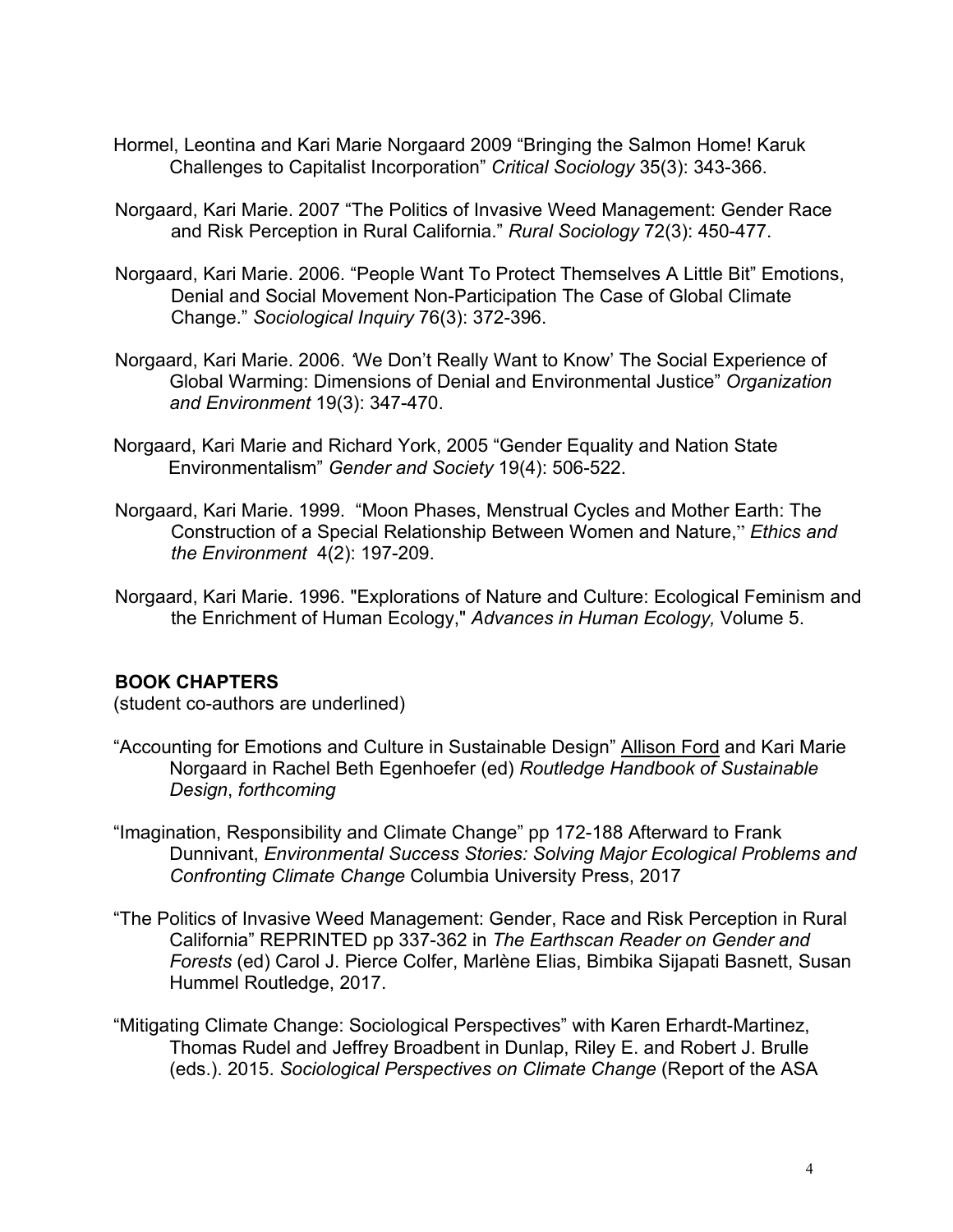Task Force on Sociology and Global Climate Change). New York: Oxford University Press, pp. 199-234.

- "Denial and the Norwegian Paradox: Climate Change, Emotions and Everyday Life" 2014 in *Hev stemmen! En Klimaguide til Oilstat* edited by Jostein Gaarder, Gunnhild Stordalen, Pål Prestrud, Frode Fanebust, Lan Marie Nguyen Berg, Aleksander Melli (Title translation: "Raise Your Voice: A Climate Guide to the Oil state"). Cappelen Damm AS Oslo: Norway
- "Normalizing the Unthinkable: Climate Denial and Everyday Life" Kenneth Gould and Tammy Lewis, editors *Twenty Lessons in Environmental Sociology*, 2<sup>nd</sup> edition, Oxford University Press, 2014
- Alkon, Alison Hope and Kari Marie Norgaard "Breaking the Food Chains: An Investigation into Food Justice Activism REPRINTED" in Leslie King and Deborah McCarthy (eds) *Environmental Sociology: From Analysis to Action*, pp 111-126 Rowman & Littlefield Publishers, 2013
- Norgaard, Kari Marie "People Want to Protect Themselves A Little Bit" REPRINTED in in Leslie King and Deborah McCarthy (eds) *Environmental Sociology: From Analysis to Action*, pp 169-186 Rowman & Littlefield Publishers, 2013
- Norgaard, Kari Marie "The Social Organization of Climate Denial: Emotions, Culture and Political Economy" in *The Oxford Handbook of Climate Change and Society edited by John Dryzek. Richard Norgaard and David Schlosberg, Oxford University Press,*  2011.
- Norgaard, Kari Marie, Ron Reed and Carolina Van Horn, "Institutional Racism, Hunger and Nutritional Justice on the Klamath" in Allison Hope Alkon and Julian Agyerman editors, *Cultivating Food Justice: Race, Class and Sustainability,* MIT Press, 2011.
- Reed, Ron and Kari Marie Norgaard "Salmon Feeds Our People" pp 7-16 in Walker Painemilla, K., Rylands, A B., Woofter, A., & Hughes, C. eds. *Indigenous People and Conservation: From Rights to Resource Management.* Conservation International: Arlington VA, *2010.*
- Norgaard, Kari Marie. "Denied Access to Traditional Foods: Including the Material Dimension to Institutional and Environmental Racism" pp 265-274 in *Race in an Era of Change: A Reader* edited by Barbara Katz-Rothman and Heather Dalmage Oxford University Press, 2010.
- Norgaard, Kari Marie. 2009. "People Want to Protect Themselves A Little Bit" in Leslie King and Deborah McCarthy editors, *Environmental Sociology From Analysis to Action* Second Edition, Rowan and Littlefield Publishing Group, Lanham, MD (reprinted from Sociological Inquiry 2006).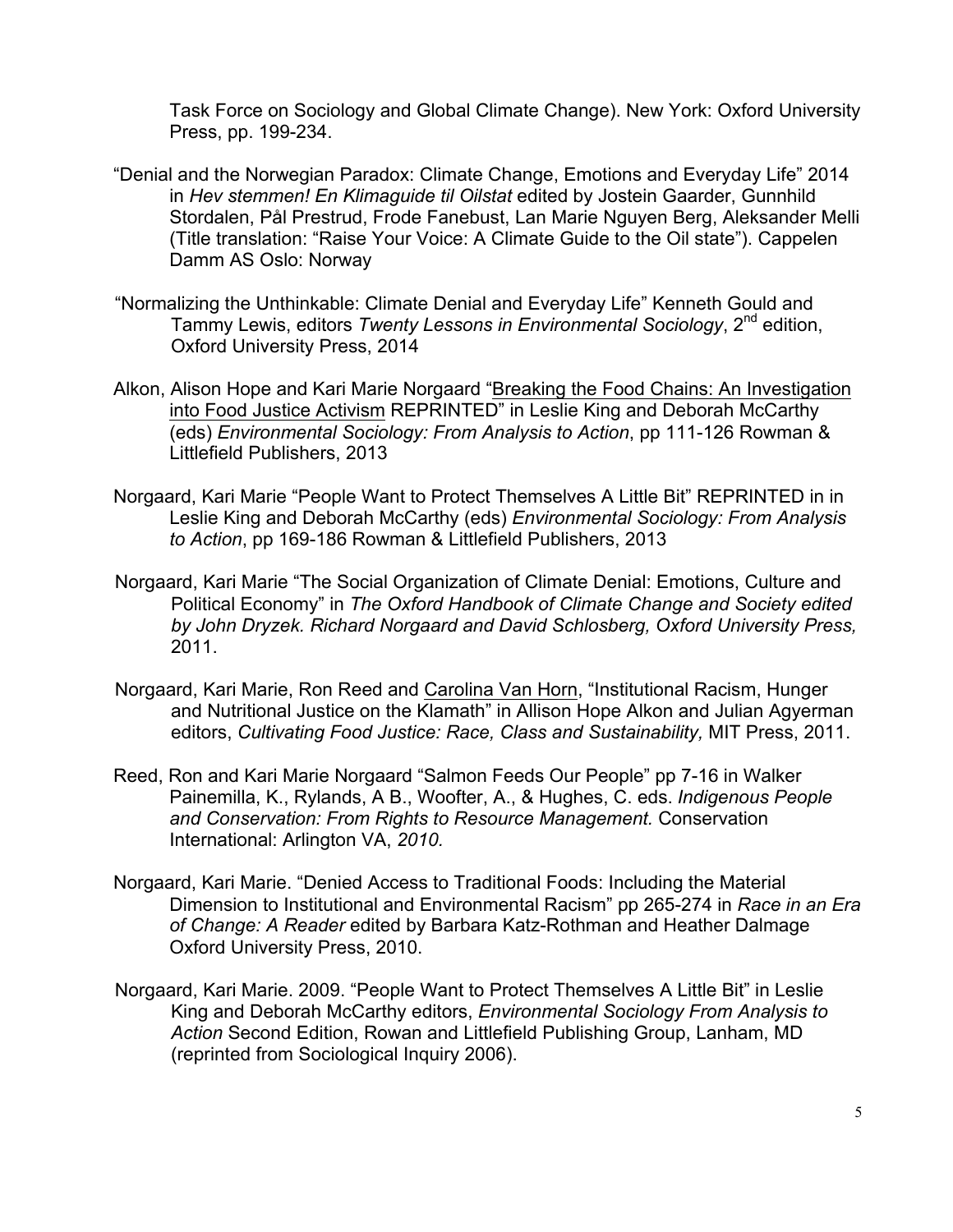# **RESEARCH REPORTS:**

*sovereignty/*

- *"Karuk Tribe Climate Vulnerability Assessment: Assessing Vulnerabilities From the Increased Frequency of High Severity Fire," Karuk Tribe, 204pp, 2016 https://karuktribeclimatechangeprojects.wordpress.com/climate-vulnerabiltyassessment/*
- *"Karuk Traditional Ecological Knowledge and the Need for Knowledge Sovereignty: Social, Cultural and Economic Impacts of Denied Access to Traditional Management." Karuk Tribe, 2014 available online at: https://karuktribeclimatechangeprojects.wordpress.com/about/karuk-tek-knowledgesovereignty/*
- *"Retaining Knowledge Sovereignty: Practical Steps Towards Expanding the Application of Karuk Traditional Knowledge in the Face of Climate Change" Karuk Tribe, 2014 available online at: https://karuktribeclimatechangeprojects.wordpress.com/retaining-knowledge-*
- *Behavioral Challenges in Responding to Climate Change,* Concept Note for *World Development Report*, World Bank, 2009.
- *Preliminary Social Impact Assessment Report, Karuk Tribe of California* 2007
- *Healthy River, Healthy People: The Relationship Between Riverine and Human Health on The Klamath River* Written in conjunction with Yurok Tribe. filed November 2006 with Federal Energy Regulatory Commission on Behalf of the Yurok Tribe in the Klamath River Project re-licensing process.
- *Subsistence and Native American Beneficial Uses of the Klamath* River 2006 Report to California Northwest Regional Water Quality Control Board on behalf of the Karuk Tribe of California.
- *The Effects of Altered Diet on the Health of the Karuk People* Karuk Tribe of California, 2005. Filed November 2005 with Federal Energy Regulatory Commission on Behalf of the Karuk Tribe in the Klamath River Project re-licensing process.
- *The Effects of Altered Diet on the Health of the Karuk People: A Preliminary Report* Karuk Tribe of California, 2004. Filed August 2004 with Federal Energy Regulatory Commission on Behalf of the Karuk Tribe in the Klamath River Project re-licensing process.
- *Learning from the Past: Timber and Economic Well-Being in Siskiyou County* Klamath Forest Alliance, Etna, CA. 1996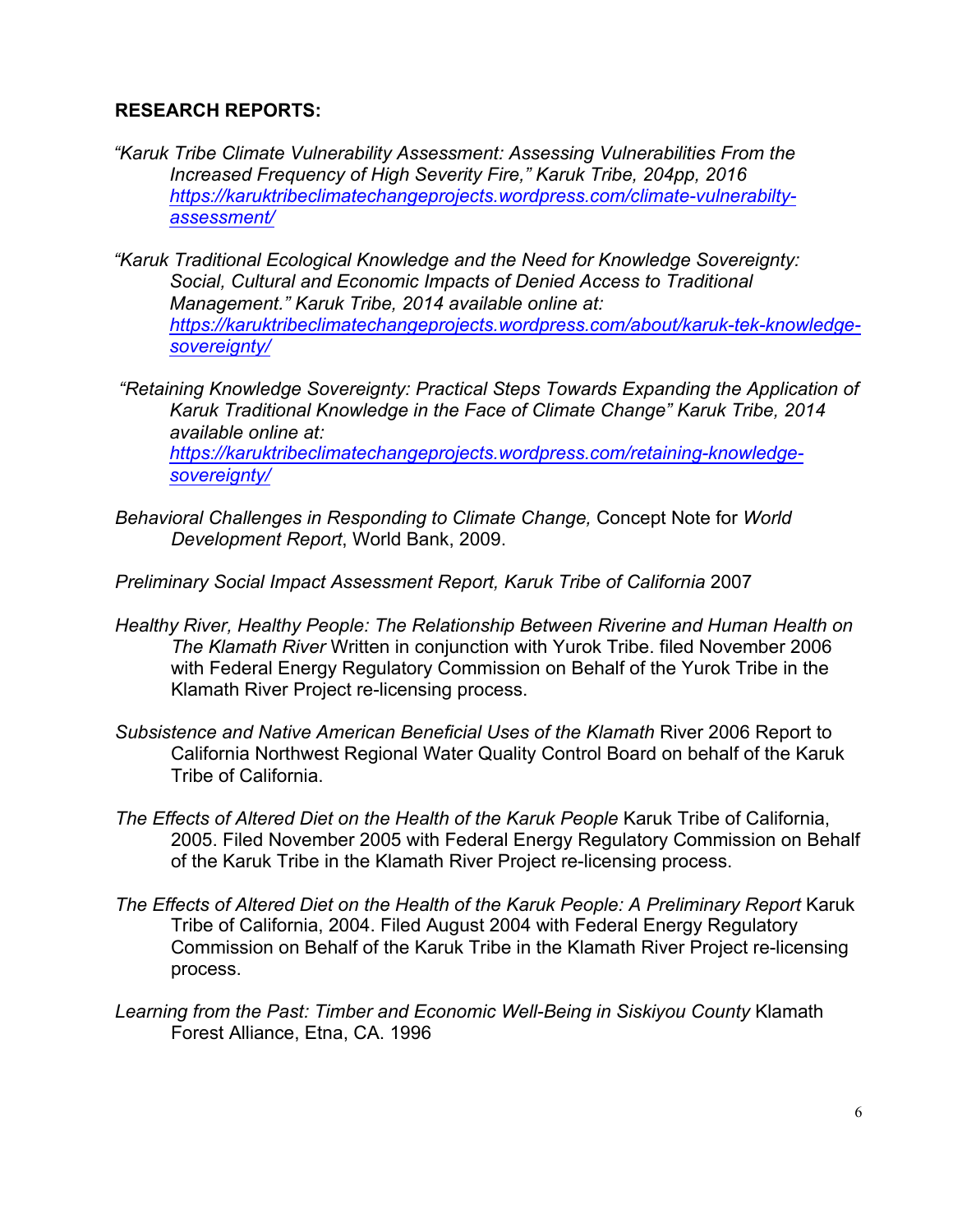# **NON-REFEREED PUBLICATIONS**

- "Climate Change is a Social Issue" Invited contribution for The Chronicle of Higher Education January 17, 2016 http://chronicle.com/article/Climate-Change-Is-a-Social/234908
- "Climate Debate Isn't So Heated in US" invited blog post, New York Times Room for Debate May 8, 2014 http://www.nytimes.com/roomfordebate/2014/05/08/climatedebate-isnt-so-heated-in-the-us
- "Climate Denial, Emotions and Everyday Life in Norway and the U.S." 2014 *Tvergastein* (journal published by, Center for Development and the Environment, University of Oslo). Invited contribution for special issue "Adaptation (and its limits)" 3(1): *56-63*
- "The Everyday Denial of Climate Change" July 5, 2012 *Bulletin of Atomic Scientists*  http://www.thebulletin.org/web-edition/op-eds/the-everyday-denial-of-climatechange
- "Emotions of Climate Apathy" blog post for Mobilizing Ideas Emotions in Social Movements Blog http://mobilizingideas.wordpress.com/2012/12/03/the-emotions-ofclimate-apathy-emotion-management-and-movement-non-participation/
- "Personal and Political Paralysis" April 22, 2011 Earth Day Blog at MIT Press site: http://mitpress.typepad.com/mitpresslog/2011/04/personal-and-politicalparalysis.html
- Feature Interview 2011 "A Dialog Between Renee Lertzman and Kari Norgaard" *Ecopsychology* 3(1): 5-9.
- "Climate Change and the Sociological Imagination" Kari Marie Norgaard and Alan Rudy, ASA Footnotes December 2008 p. 5
- Encyclopedia Entries: 2007. "Gold," "Fish Ladders," "Spotted Knapweed," "Species Invasions," "Glen Canyon Dam," "Global Climate Change," "Greenhouse Effect," "Greenhouse Gases," "Carolyn Merchant." *Encyclopedia of Environment and Society,* Sage Publications.
- Norgaard, Kari. 2003. "Denial Privilege and Global Environmental Justice: The Case of Climate Change," Centere for Environment and Development, University of Oslo.
- Norgaard, Kari. 1998. "The Essentialism of Ecofeminism and the Real,*"* Book Review Essay, *Organization and Environment*, Volume 11, Number 4.

# **INVITED LECTURES AND PRESENTATIONS**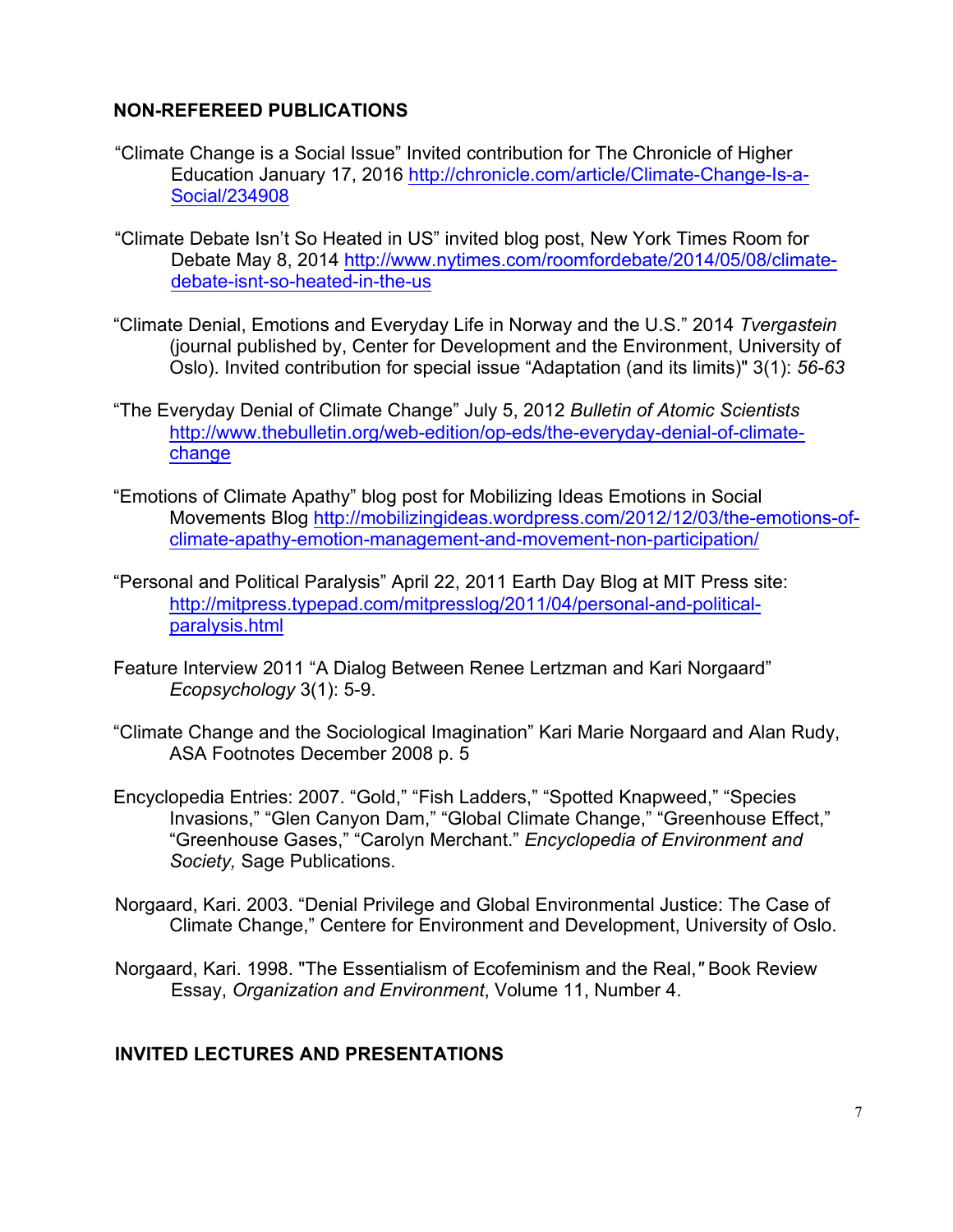- "Wildfires, Climate Change and Proactive Tribal Management in the Klamath Basin" *American Fire Symposium: Trends in Wildfire, Law, Policy and Science on Public and Private Lands* University of Oregon School of Law, September 29, 2017
- Karuk Tribe Climate Adaptation Planning Wildland Fire Ecology Conference, May 2017, Orleans, CA
- "Moving Beyond Climate Denial to an Environmentally Just Future" October 6, 2016 SUNY Albany, Albany NY
- "Can Climate Change Be A Strategic Opportunity?: Wildfire, and Climate Justice in the Klamath Basin" September 22, 2016 University of Alaska Southeast, Juneau, AK
- Sociology of Emotions Chair's Hour "Rethinking Social Movements Emotions," American Sociological Association, Seattle, WA August 22, 2016
- Presidential Panel: Global Climate Change: The Role of Sociology, Society for the Study of Social Problems, Seattle WA August 19, 2016
- "Karuk Tribe's Climate Change Projects" Keynote Presentation, Tribal EPA Conference, October 13, 2015, Reno NV
- "Living in Denial: Ten Years Out" Corvallis Chapter of 350.org, Corvallis, OR November 17, 2015
- Indigenous Food Justice on the Klamath, Humboldt State University, Arcata, CA October 23, 2015
- "Living in Denial: Ten Years Out" Senter for Utvikling and Miljo University of Oslo, Oslo, Norway, September 8, 2015
- "Salmon Feeds Our People: Climate change, health and traditional foods" Lewis-Clark State College, Lewiston ID September 17, 2015
- "Living in Denial: Ten Years Out" Washington State University September 18, 2015
- "Climate Cognition" Commonwealth Club of California Climate One, with George Lakoff and Per Espen Stokness, San Francisco, May 2015
- "Living in Denial: Ten Years Out" Keynote Talk Nordic Institute for Environmental Studies Symposium, Mid Swedish University, Sundsval Sweden December 9, 2014
- Annual Peace and Justice Lecture, East Lansing, Michigan State University November 21, 2014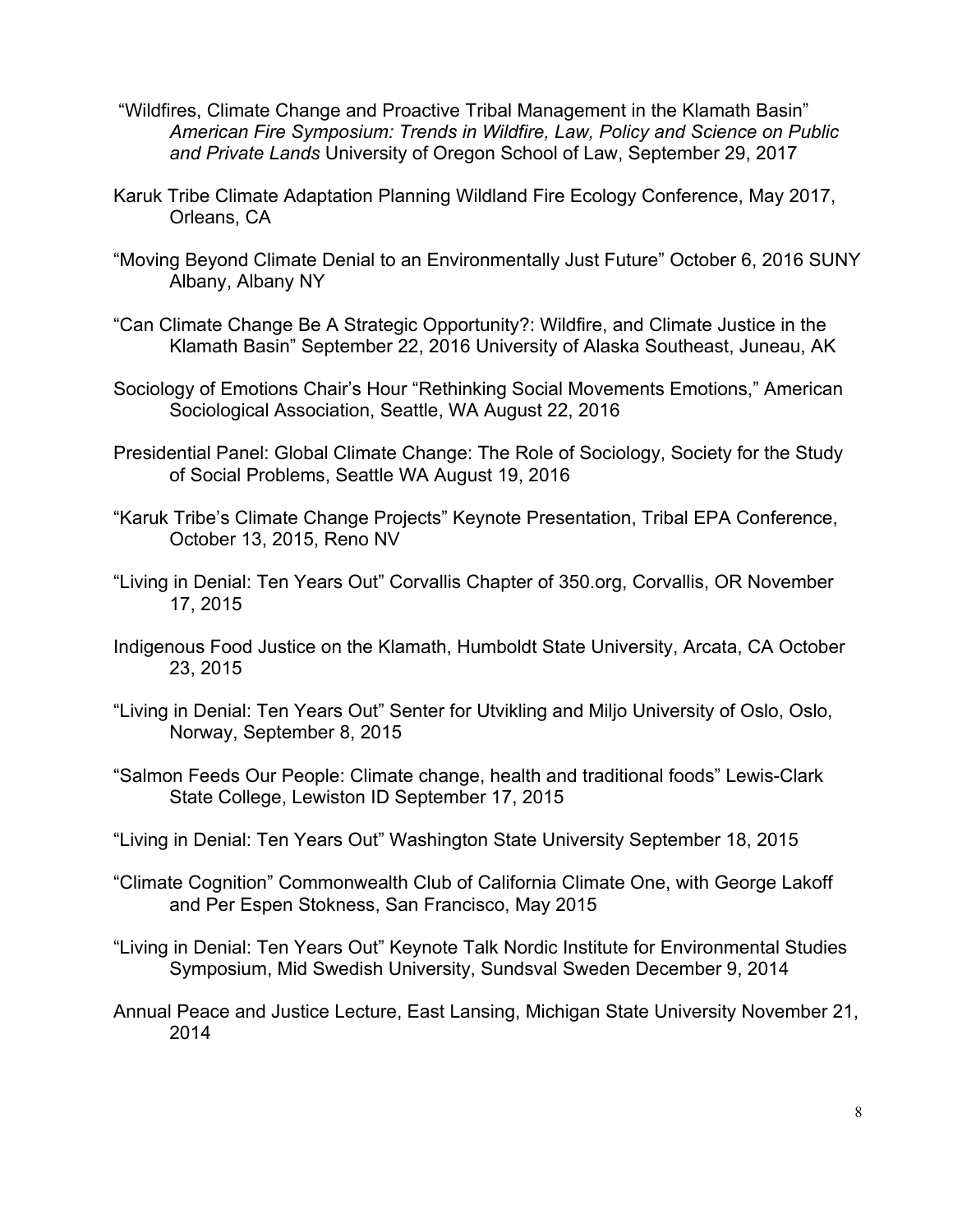- "Living in Denial: Climate Change, Emotions and Everyday Life" Trinity College, Dublin Ireland October 6, 2014
- "The Politics of Fire and the Social Impacts of Fire Exclusion" with Ron Reed, Humboldt State University, September 18, 2014 http://humboldtdspace.calstate.edu/handle/10211.3/127097
- "Social Impacts of Fire Exclusion" Conference on Perspectives on the State of Jefferson, University of Oregon May 30, 2014
- "Living in Denial: Climate Change, Emotions and Everyday Life" Keynote Talk "Humans in the Arctic How To Create a Climate For Change" Arctic Frontiers Conference, Tromsø, Norway January 22, 2014. http://vimeo.com/85591316
- "Living in Denial: Climate Change, Emotions and Everyday Life" Keynote Talk *Climate Change and Cinema* October 4, 2013 Reykjavik Iceland http://earth101.is/karimarie-norgaard-living-in-denial-climate-change-emotions-and-everyday-life/
- "Living in Denial: Climate Change, Emotions and Everyday Life" University of Oslo, June 3, 2013 Oslo Norway
- "Living in Denial: Climate Change, Emotions and Everyday Life" Keynote Talk *Svanekonferansen* June 5, 2013 Oslo Norway
- "Living in Denial: Climate Change, Emotions and Everyday Life" Keynote address *Climate Ethics Conference*, Prindle Institute, DePauw University, Greencastle, Indiana, April 9, 2013 http://vimeo.com/channels/prindleinstitute/69572596
- "Living in Denial: Climate Change, Emotions and Everyday Life" Keynote Talk *Challenging the Climate Consensus*, March 7, 2013 Meudon, France.
- *"Climate Change Denial and Everyday Life" session on Countering Denial and Manufactured Doubt of 21st Century Science* American Geophysical Union, San Francisco, CA 2012
- "Living in Denial: Climate Change, Emotions and Everyday Life" Keynote Lecture, *Environmental Policymaking in a Dynamic World, Nordic Institute of Environmental Studies Research Symposium IV,* Höfn in Hornafjörður, Iceland May 18, 2012
- "Living in Denial: Climate Change, Emotions and Everyday Life" Ecology Center, Utah State University, Logan, UT April 24, 2012
- "Tribal Environmental Justice on the Klamath: An Interdisciplinary View" Ecology Center, Utah State University, Logan, UT April 25, 2012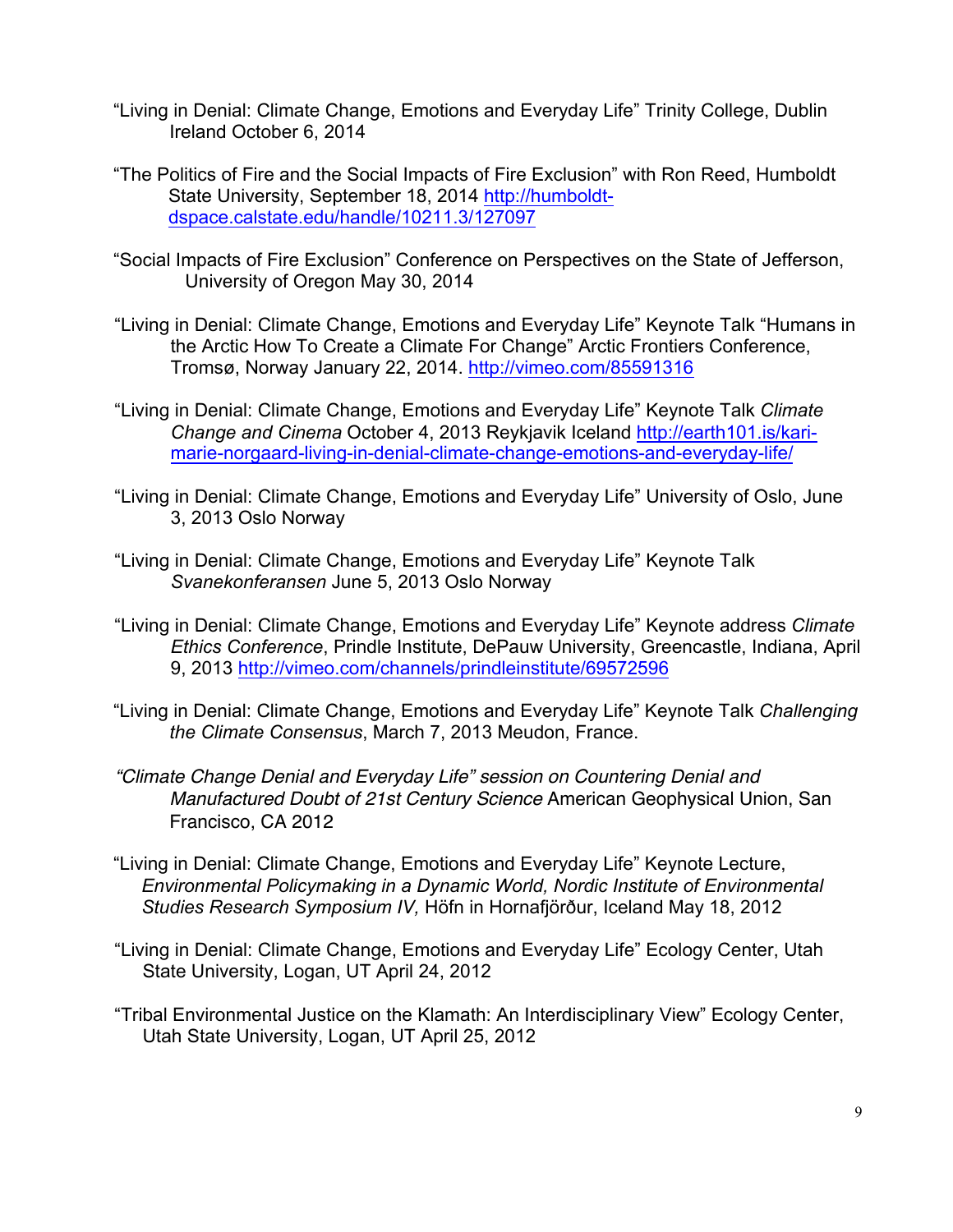- "Climate Denial and Cultural Inertia" Department of Sociology and Anthropology, University of Bath, March 26, 2012
- *"*Climate Denial and Cultural Inertia*"* (with Robert Brulle and Randy Haluza DeLay) *Meeting the Challenge: Essential Psychological and Social Concepts for Collective Response* Planet Under Pressure Conference March 26-29, 2012 London, UK
- "Climate Change, Emotions and Everyday Life" February 17, 2012 Furman University, Greenville South Carolina
- "Living in Denial: Climate Change, Emotions and Everyday Life" Behavior, Energy and Climate Change Conference, November 30-December 2 2012, Washington D.C.
- "Climate Change Denial: Organized Counter Movement and Public Apathy" (with Riley Dunlap) American Sociological Association Didactic Seminar Las Vegas, NV August 20, 2011
- "Social Science Contributions to Climate Change Research" (with Deborah Rogers) *UN Framework Convention on Climate Change, Subsidiary Body for Scientific and Technological Advice,* Bonn, Germany June 2, 2011
- "Climate Change, Polar Bears and the Phenomenon of Global Warming Denial" Alaska Wildlife Alliance/University of Alaska Southeast April 22, 2011 Juneau, Alaska
- "Living in Denial: Climate Change, Emotions and Everyday Life" *Conservation Lecture Series,* Whitman College April 2011
- "Imagining the Real: Climate Change, Emotions and Everyday Life" Portland State University, November 2, 2010
- "Denial and Climate Change" Invited Panel Presentation "If Rome Is Burning: Sociological Perspectives on Global Climate Change" Special NSF Reporting Session of the American Sociological Association, Boston, MA August 2008.
- "The Sociology of Global Climate Change: What We Know and What We Need to Know" Presentation at the National Science Foundation Workshop on Sociological Perspectives on Global Climate Change (invited participant) Washington D.C. May 30, 2008.
- "Teaching About Global Climate Change," Invited Presentation, American Sociological Association Boston, MA August 2008.
- Invited Panel Discussant, "Climate Change and Sustainable Lifestyles" American Sociological Association New York City, NY, August 2007.

*Hurricane Katrina and Environmental Justice*, Whitman College, September 2005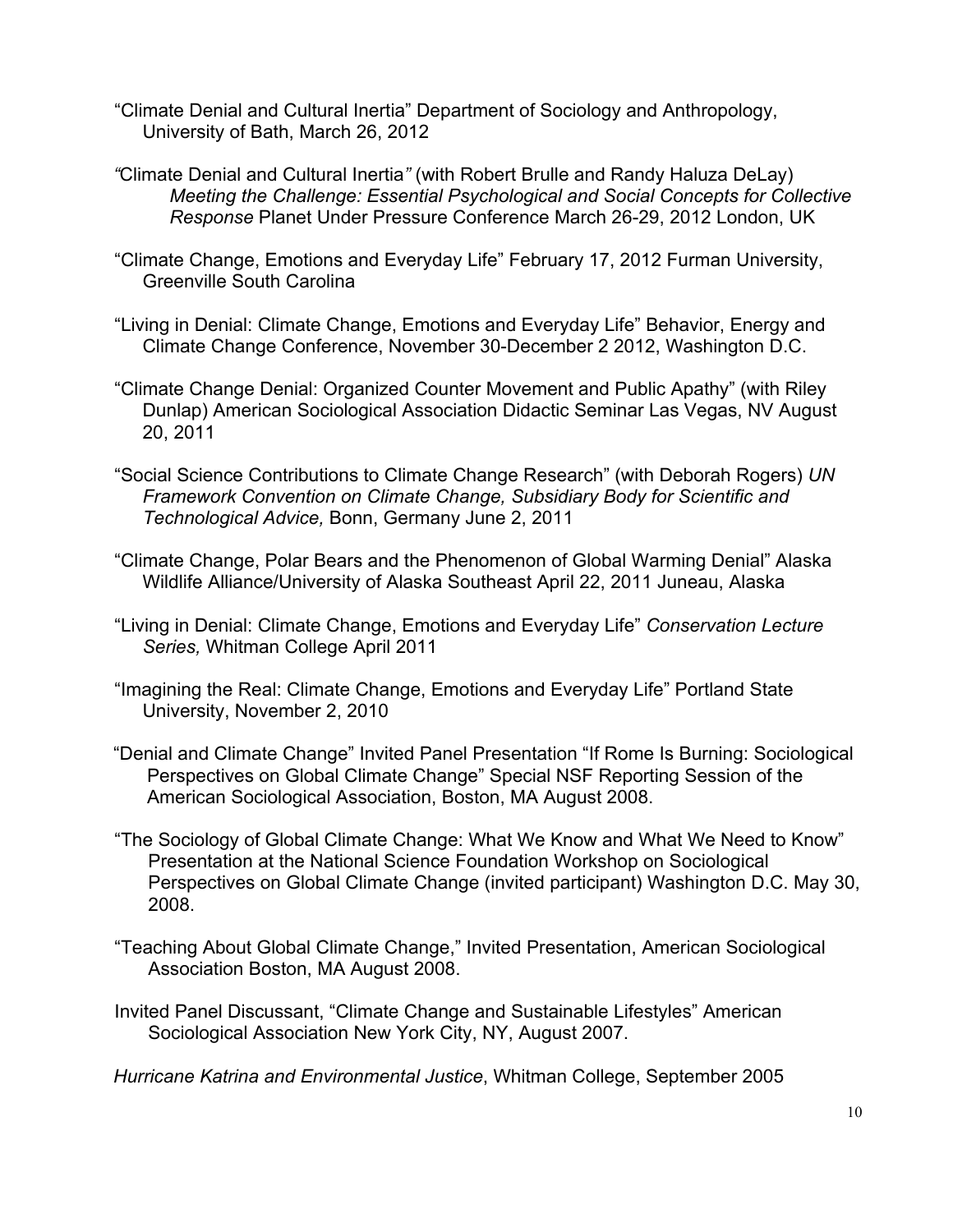- The Effects of Altered Diet on the Health of the Karuk People, Environmental Law Conference, Eugene Oregon, March 2005
- "On Salmon and Tribes: The Deterioration of the Salmon Fishery and Health of a Northern Californian Tribe in the Klamath River Watershed" University of California Davis, June 2, 2005, webcast of event available at: http://johnmuir.ucdavis.edu/activities/salmon-ntribes.html.
- Panel Presentation: "The Cultural and Social Impacts of Dams on the Klamath River" University of Edinburgh, Edinburgh, Scotland, July 20, 2005.
- Ecological Conversations: Gender, Science and The Sacred, University of Oregon, Eugene, Oregon May 2002.
- *Learning From the Past: Timber and Economic Well-Being in Siskiyou County,*  Socioeconomic Scoping Workshop, Headwaters Environmental Center, January 23, 1998, Ashland, Oregon.

# **SESSIONS ORGANIZED**

- *Teaching Workshop: Teaching Race, Gender, and Colonialism within Environmental Sociology, American Sociological Association, Chicago, 2015.*
- *Environmental Sociology Regular Session Climate Change, American Sociological Association, New York, 2013.*
- *Environmental Sociology Regular Session Race, Gender, Class, American Sociological Association, New York, 2013.*
- *Countering Denial and Manufactured Doubt of 21st Century Science* American Geophysical Union, San Francisco, CA 2012 Co-organized with Mark McCaffrey *Meeting the Challenge: Essential Psychological and Social Concepts for Collective Response* Planet Under Pressure Conference March 26-29, 2012 London, UK Coorganized with Heinz Gutscher (Switzerland) and Victor Corral-Verduga (Mexico) *Teaching About Global Climate Change* American Sociological Association San Francisco, CA August 2009

### **OTHER PRESENTATIONS AT PROFESSIONAL MEETINGS SINCE 2005**

- "The World Is Closing In on Me: Emotions and Environmental (in)v\ action" With Emily Huddart Kennedy American Sociological Association, Montreal, August 2017
- "The Role of Negative Emotions in Shaping Environmental Risk: A Cross-National Comparison" With Allison Ford, American Sociological Association, Montreal, August 2017
- "Emotions of Environmental Decline: What Can Native Cosmologies Teach Sociology About Emotions and Environmental Justice," with Ron Reed August, American Sociological Association Regular Session on Emotions, August 2016
- "Retaining Knowledge Sovereignty in the face of Climate Change" with Ron Reed, Alternative Sovereignties Conference, University of Oregon, May 2014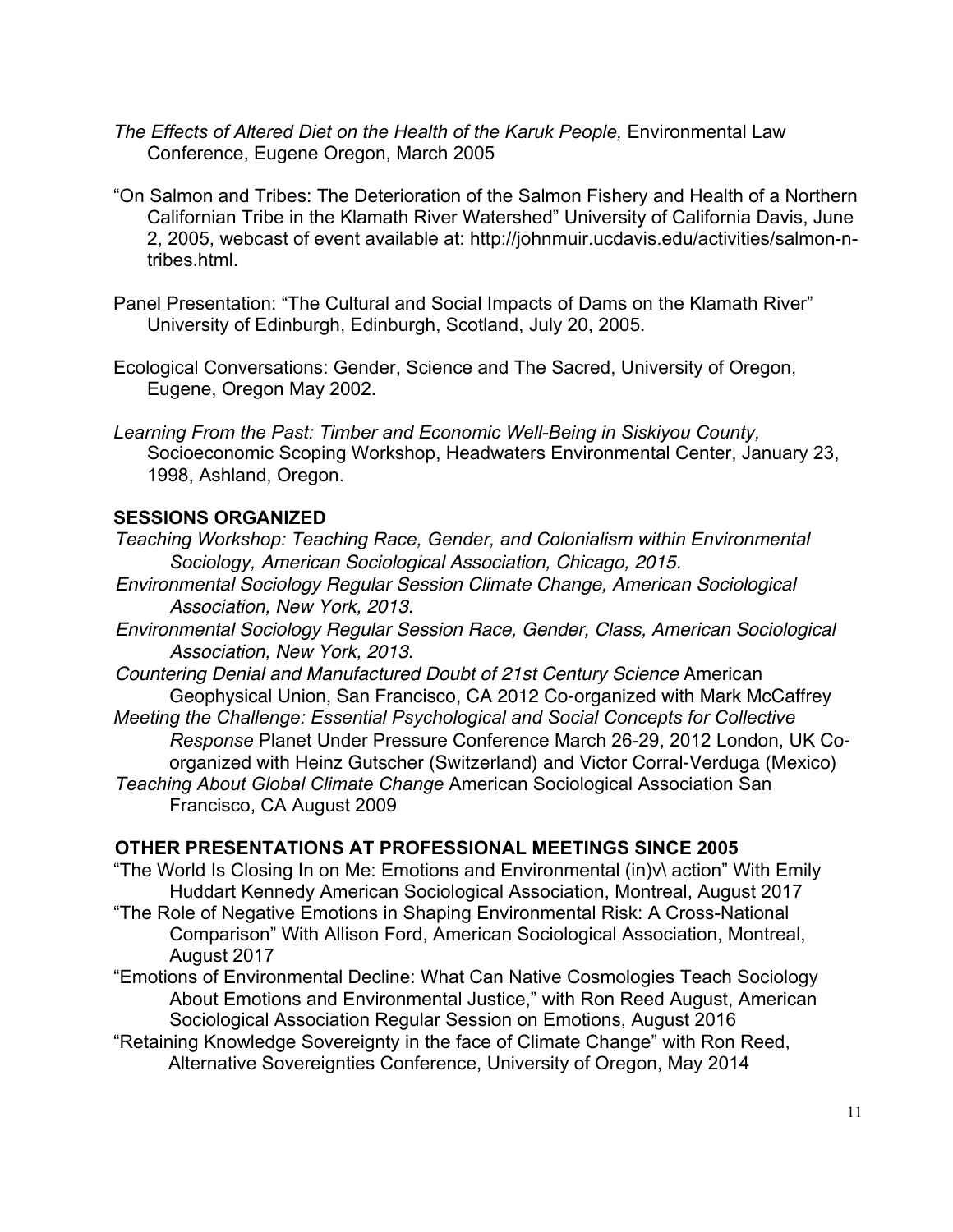- "Social Impacts of Fire Exclusion" with Ron Reed, Karuk Tribe of California 2014 Klamath Fire Ecology Symposium, Orleans, CA April, 2014
- "Encounters with Rush Limbaugh: The Use of Sexist Bullying to Control Climate Change Dialogue in the Public Sphere" Panel on Feminist Justice Work in Academia, Sociologists for Women in Society Winter Meeting, Nashville, TN February, 2014
- Sutton, Barbara and Kari Marie Norgaard "The Language of Human Rights: Construction of Memory and Attitudes Towards Future in Contemporary Argentina" International Sociological Association, Second Forum of Sociology, Buenos Aires, Argentina, August 1-4, 2012
- Sutton, Barbara and Kari Marie Norgaard. *"I Don't Want to Know': Understanding the Denial of Human Rights Violations (Argentina-United States),"* Biennial Conference of the International Association of Genocide Scholars, Buenos Aires, Argentina, July 19-22, 2011.
- "Institutional Racism, Hunger and Nutritional Justice on the Klamath" Association of American Geographers, Seattle WA April 2011
- "Environmental Justice and The Racial State: Competing Racial Projects in California's Impaired Waters" (with Raoul Livianos) Association of American Geographers, Seattle WA April 2011
- *"It's Illegal to be a Karuk Indian in the 21st Century: Institutional Racism and the Production of Poverty"* Kari Marie Norgaard and Carolina Van Horn, Pacific Sociological Association, March 2009
- *Teaching about Climate Change* Invited paper on special session Teaching About Climate Change organized by ASA Section on Teaching and Learning American Sociological Association, Boston, MA August 2008
- Norgaard, Kari and Leora Stein "Climate Change and the Social Organization of Denial. A Comparative Study Between Norway and the United States" Pacific Sociological Association, Portland OR March 2008
- Sutton Barbara and Kari Norgaard "Citizen Perception of State Violence and Human Rights: A Comparative Study Argentina, United States." Pacific Sociological Association, Portland OR March 2008
- Norgaard, Kari and Leontina Hormel *Bringing the Salmon Home! Karuk Challenges to Capitalist Incorporation* American Sociological Association, New York, August 2007.
- Applewhite, Faith and Kari Norgaard. *Psychological Dimensions of Environmental Decline on the Klamath* Pacific Sociological Association 2007.
- *Denied Access to Traditional Foods: Including the Material Dimension to Institutional Environmental Racism* American Sociological Association, Montreal, CA August 2006
- *Invasive Weed Management and the Formation of New Alliances and New Divisions Within the Environmental Movement.* With Chris Fryefield Environmental Sociology Panel, Society for Conservation Biology, San Jose, CA June, 2006.
- *Cultural Norms of Time and Space: Global Warming and the Social Organization of Denial*  Pacific Sociological Association, Hollywood, CA April 2006
- *Denied Access to Traditional Tribal Management: Politics, River Ecology, and Cultural Survival.* With Amy Stercho. Pacific Sociological Association, Hollywood, CA April 2006
- *"Weeds" and The Eyes of the Beholders: Three Views on the 'Threat of Invasive Weeds' and What It All Says about Race and Social Structure in a Rural Community*. American Society for Environmental History, Houston TX April 2005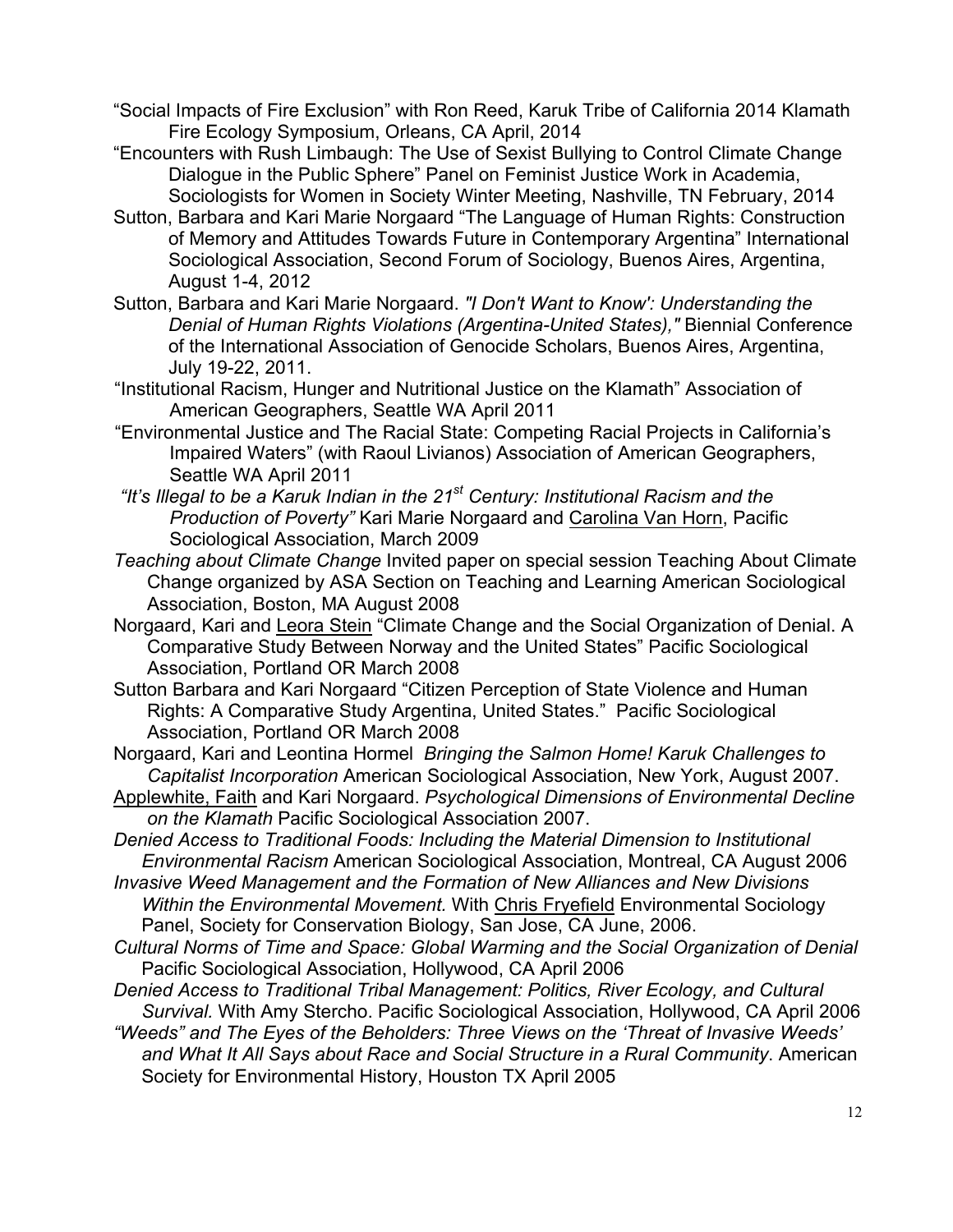# **CONSULTING AND VISTING APPOINTMENTS**

| September 2015-Sept 2016       | Consultant, Principal Investigator Karuk Tribe, Climate<br><b>Vulnerability Assessment</b>                                                                                                                                                                                                         |
|--------------------------------|----------------------------------------------------------------------------------------------------------------------------------------------------------------------------------------------------------------------------------------------------------------------------------------------------|
| September 2012-March 2014      | Consultant, Principal Investigator Karuk Tribe of<br>California, NPLCC Tribal Climate Change Grant,<br>"Preserving Tribal Self-Determination and Knowledge<br>Sovereignty While Expanding the Use of Tribal<br>Knowledge and Management in Off-Reservation Lands<br>in the Face of Climate Change" |
| June 2007-2011                 | Consultant, Principal Investigator Karuk Tribe of<br>California, Freshwater Mussels Tribal Use, Distribution<br>and Abundance.                                                                                                                                                                     |
| <b>March 2004- August 2009</b> | Consultant, Karuk Tribe of California, including "Altered<br>Diet Study" (FERC), Social Impact Assessment,<br>"Subsistence and Native American Beneficial Uses of<br>the Klamath River" (Report to California Northwest<br>Regional Water Quality Control Board).                                  |
| August 2008- December 2008     | Consultant, The World Bank                                                                                                                                                                                                                                                                         |
| <b>May 2006 - August 2006</b>  | Consultant, Principal Investigator, Yurok Tribe, "Healthy<br>Rivers, Healthy People" Study                                                                                                                                                                                                         |
| <b>August - November 2000</b>  | Visiting Researcher, Center for Environment and<br>Development, University of Oslo, Norway                                                                                                                                                                                                         |
| May - September 1996           | Study design, research and write-up for socio-economic<br>analysis of role of timber in economy of Siskiyou County,<br>California.                                                                                                                                                                 |

# **NOMINATIONS, REVIEWS AND OTHER PROFESSIONAL ACTIVITIES**

Chair-elect Section on Environmental and Technology, American Sociological Association, 2017 Nominated, Chair-elect Section on Sociology of Emotions, American Sociological Association, 2016 (unable to run due to above nomination) External PhD Examiner, NIGU Galway, Ireland October, 2014 Chair Nominations Committee, Section on Environmental and Technology, American Sociological Association 2012-2014 Advisory Board, Nordic Institute of Environmental Studies 2011- Editorial Board ASA Rose Monograph Series 2011-2015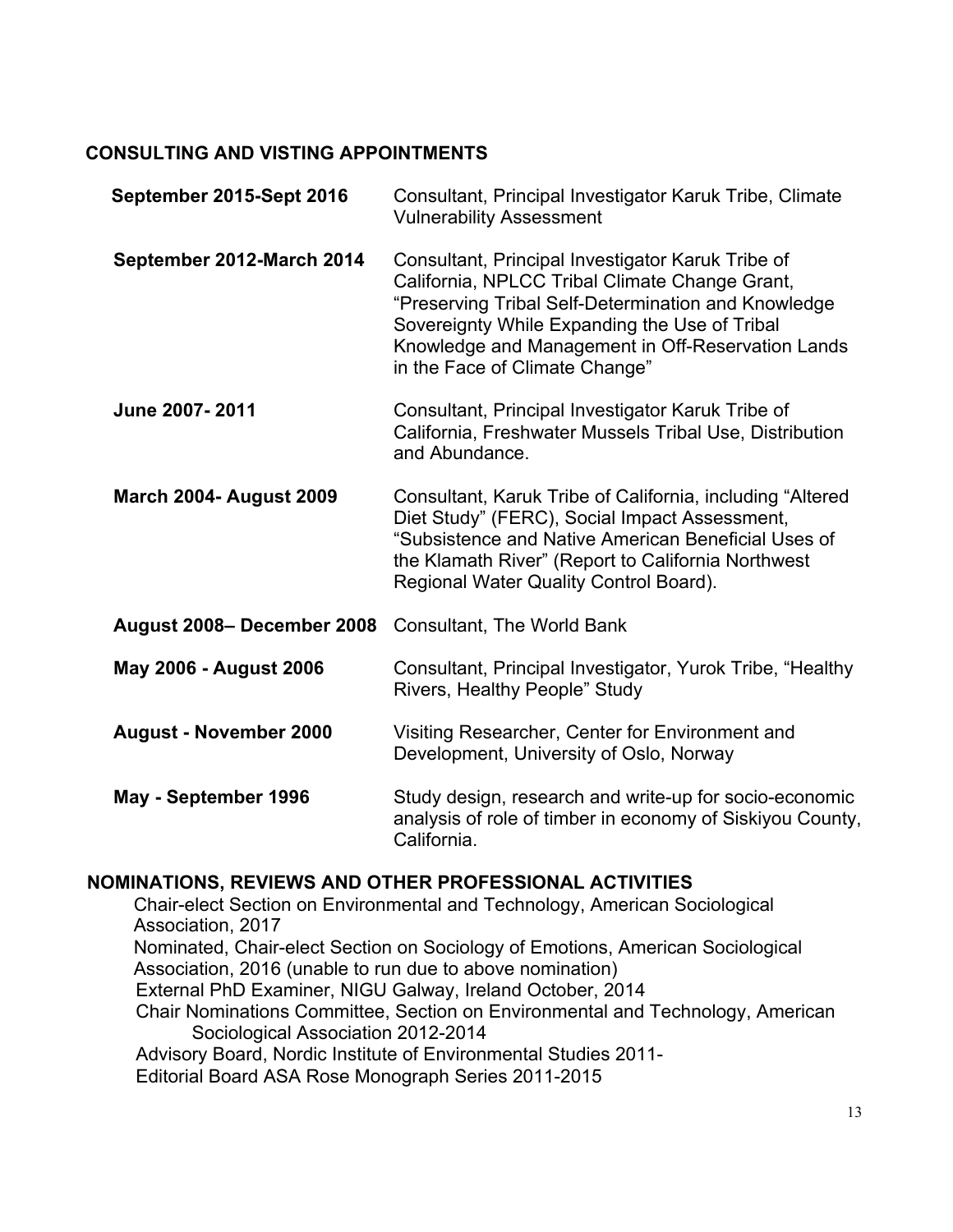Scientific Advisory Board, Klamath Riverkeeper 2009-present Scientific Advisory Board, Beyond Toxics 2012-present Nominated, American Sociological Association Environment and Technology Section Teaching Award 2011 Steering Committee, ASA Task Force on Climate Change 2010-2016 Nominated, Section Chair-Elect, Environment and Technology Section, American Sociological Association, 2010 Nominated, Intergovernmental Panel on Climate Change (Spring 2010) External Review Team Member, Sociology Field Group Pitzer College, 2009 Manuscript Reviews: Nature Climate Change, Social Problems, Symbolic Interaction, Hypatia, Ecology and Society, Organization and Environment, American Psychologist, Emotion Space and Society, Journal of Marriage and the Family Recent Book Manuscript Reviews: Chicago University Press, Duke University Press, Rutgers University Press, Routledge-Earthscan, Temple University Press External Tenure and Promotion Reviewer Pitzer, 2012, Sweet Briar College, 2008, Humboldt State University 2015 Invited Participant, National Science Foundation Workshop: Sociological Perspectives on Global Climate Change, May 2008. Member, Executive Council, Section on Environmental and Technology, American Sociological Association (2006-2008) Membership Committee, Pacific Sociological Association (2003-2009, Chair 2005-2006) Founding Member, Feminist Social Sciences Networking Research Interest Group, Center for the Study of Women in Society (2000-2002, Director, 2002). Member, Women and Environment Research Interest Group, Ecological Conversations Project, Center for the Study of Women in Society (1996-2002).

# **RESEARCH IN THE NEWS**

"Oh Hellishly Scary Climate Change Reporting and How to Do it Better" James Witt, DeSmog Canada July 13, 2017 https://thetyee.ca/Mediacheck/2017/07/13/How-to-Do-Climate-Change-Reporting-Better/

"Climate Change Inaction Two Takes" Feature Interview, Old Mole Variety Hour KBOO Radio Portland, Oregon. May 29, 2017 http://kboo.fm/media/58192-climate-changeinaction-two-takes

"Fremtiden er Kunstig" (The future is artificial) A-Magazinet (Friday magazine supplement for Norway's largest daily paper), Silje Pileberg April 6, 2017 http://siljepileberg.com/fremtiden-er-kunstig/

"It ties the Ocean to the Mountains: A history of salmon in California" KCET News Oct 17, 2016

https://www.kcet.org/shows/tending-the-wild/it-ties-the-ocean-to-the-mountains-a-historyof-salmon-in-california

"Frontlinjen" Dagens Næringsliv (Norway's largest daily newspaper) August 27, 2016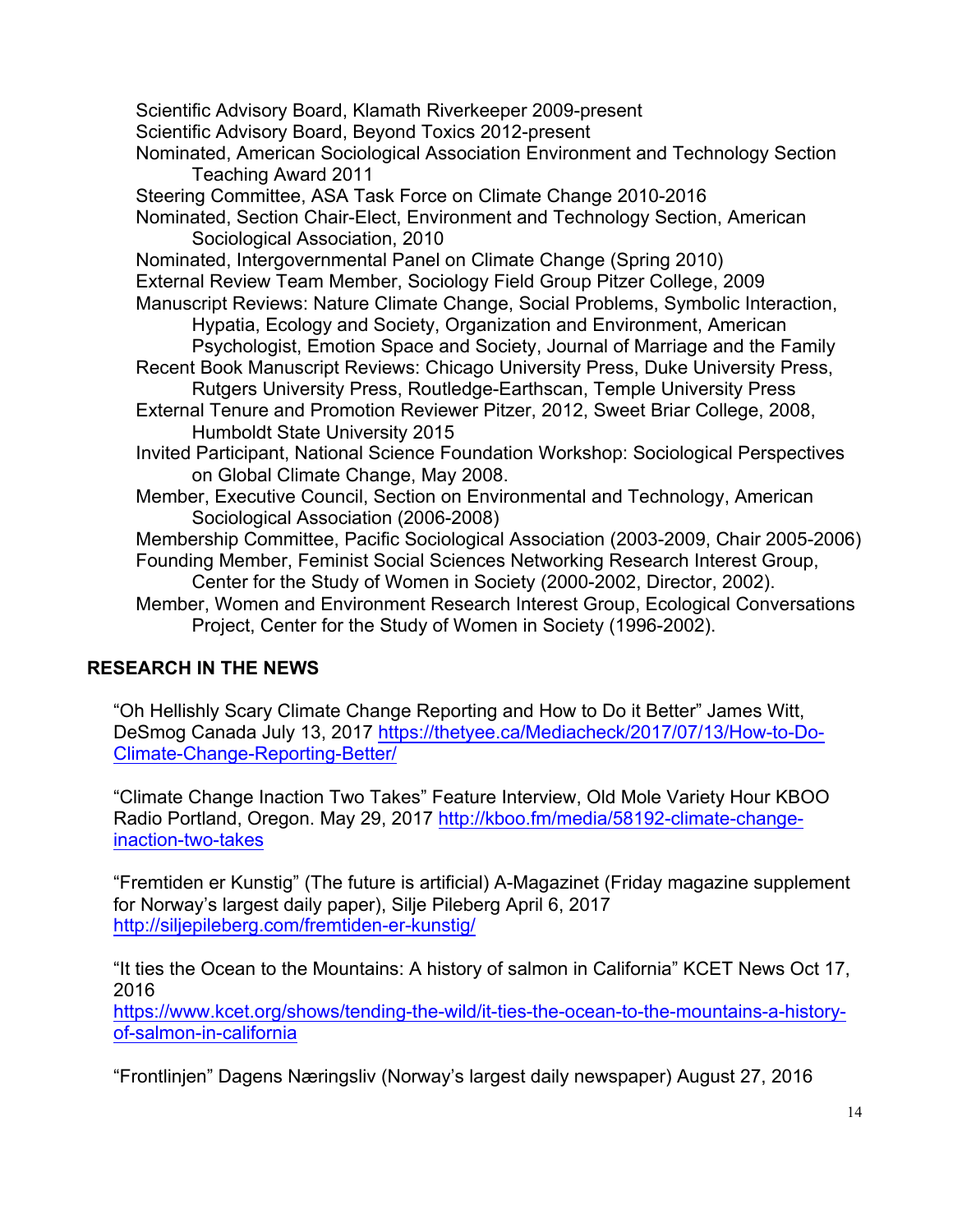http://www.dn.no/magasinet/2016/08/26/2105/Dokumentar/-jeg-vurderte--slutte-somklimaforsker

"Karuk Tribe Holds Its Own Climate Study Session," Two Rivers Tribune, Hoopa, CA July 20, 2016

http://www.tworiverstribune.com/2016/07/karuk-tribe-holds-its-own-climate-study-session/

"A World Aflame: A UO Research Project Explores the Effects of Climate Change on Pacific Northwest Tribes" The Oregon Quarterly, Eugene, Oregon May 2016 http://oregonquarterly.com/a-world-aflame

Alumna Returns to WSU to talk about Climate Change Sociology News, Washington State University, February 19, 2016 https://soc.wsu.edu/socnews/m-a-alumna-norgaard-returns-to-wsu/

"River Activists and Tribes Prepare for Water Board Meetings" Two Rivers Tribute, Hoopa CA January 12, 2016 http://www.tworiverstribune.com/2016/01/river-activists-and-tribesprepare-for-water-board-public-hearings-in-orleans-arcata-and-yreka/

"Mind Over Matter: Climate Change" 60 min interview on KTOO Radio, Juneau, AK November 24, 2015 http://www.ktoo.org/2015/11/24/focus-on-community-mind-over-matter-climate-change/

"Sociologist Asks Why We Ignore Climate Chaos" Eugene Weekly, July 30, 2015 http://www.eugeneweekly.com/20150730/news-briefs/sociologist-asks-why-we-ignoreclimate-chaos

"Climate Change Anxiety" On the Coast. CBC Radio Jul 13, 2015 "Climate Change Anxiety"

"Climate Cognition" Commonwealth Club, Climate One. One hour radio program aired on Pacifica Radio Network May 12, 2015 http://climate-one.org/events/climate-cognition

"Climate Crisis: Everywhere and Nowhere" University of Oregon Cascade Magazine February 2015

http://cascade.uoregon.edu/winter2015/social-sciences/climate-crisis-everywhere-andnowhere/

"Everywhere yet Nowhere: How we push climate Armageddon into the back of our minds. John Gibbons interviews Kari Marie Norgaard" The Village Magazine, October 23, 2014 http://www.villagemagazine.ie/index.php/2014/10/everywhere-yet-nowhere/

Interviewed in studio for Irish National Television (RTE) Morning Edition Program, Oct 6, 2014 http://www.rte.ie/news/player/morning-edition/2014/1006/

Research excerpted in Audubon Magazine September/October 2014 issue "Rethinking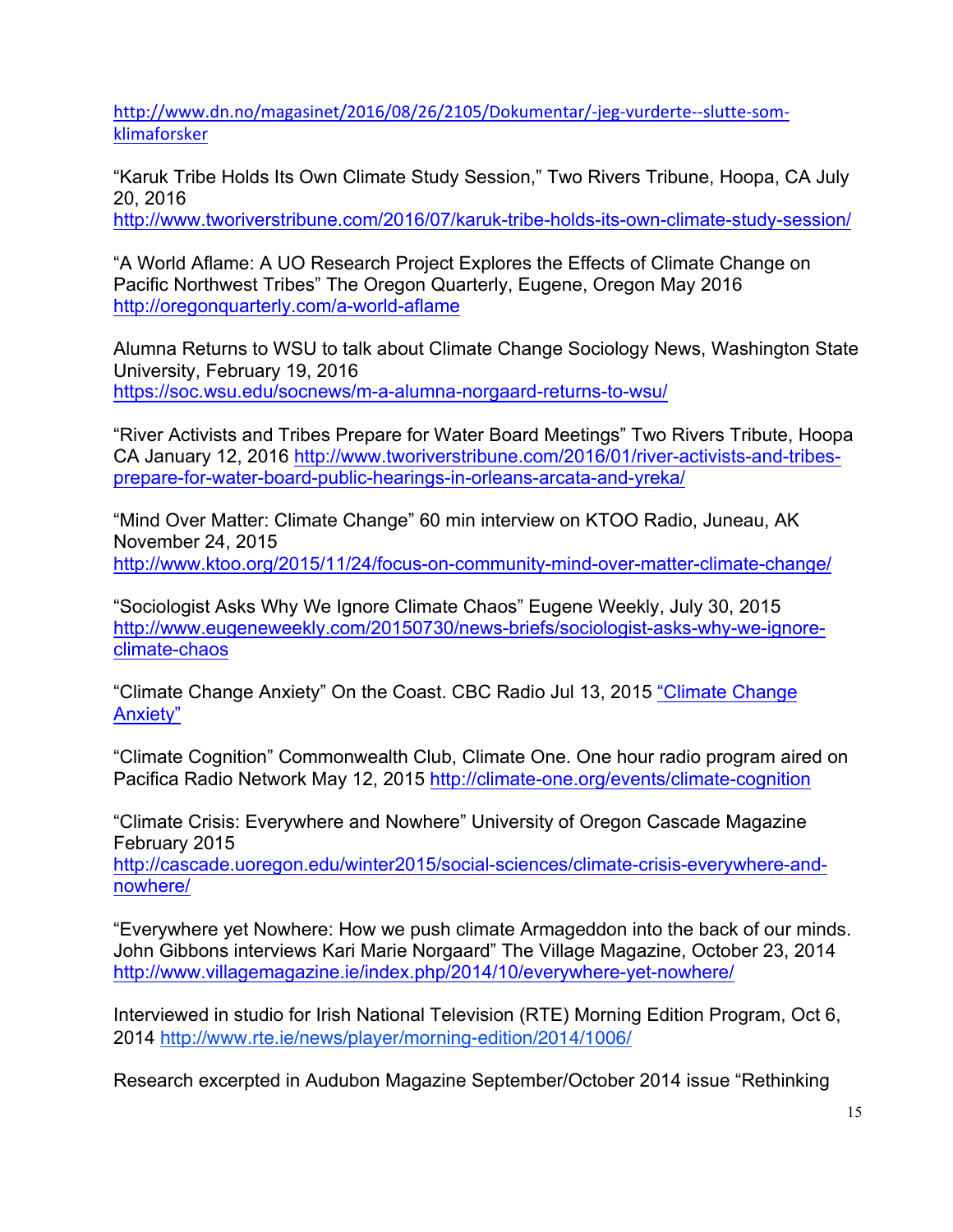How We Think About Climate Change" by Elizabeth Kolbert http://climate.audubon.org/article/rethinking-how-we-think-about-climate-change

"Why Not Act on Climate Change" featured guest on The Joy Cardin Show April 10, 2014. This is an hour long interview/call in program that airs statewide on Wisconsin Public Radio http://www.wpr.org/shows/why-not-act-climate-change

Feature length (40 min) interview with Christy Williams KZMU, Moab, UT March 28, 2014

Derfor snur vi ryggen til klimaendringene "Here is Why We Turn Our Backs On Climate Change" The Nation January 26, 2014 http://www.nationen.no/politikk/derfor-snur-vi-ryggen-til-klimaendringene/

Arctic Dispatch January 24, 2014 Irene Quaile "Is the Artic In Climate Change Denial?" http://www.alaskadispatch.com/article/20140124/arctic-climate-change-denial

Forskining.no NTB January 26, 2014 Jan-Morten Bjørnbakk: "Derfor snur vi ryggen til klimaendringene" ("That's Why We Turn Our Backs on Climate Change") http://www.forskning.no/artikler/2014/januar/379402

Climate Change: Arctic in denial? Ice-Blog Climate Change in the Arctic and Around the Globe (German Blog Site) January 24, 2014 http://blogs.dw.de/ice/?p=14733

Sammenligner klimakrisen med Holocaust: Vi lever i en klimafornektelse ("Comparison of Climate Crisis with the Holocaust: We live in Climate Denial") Norwegian National Broadcasting January 23, 2014 http://www.nrk.no/nordnytt/ -vi-lever-i-klimafornektelse-1.11492236

- Derfor bryr du deg ikke om klimaforandringer ("And that is why you don't concern yourself with climate change") University of Oslo, January 23, 2014 http://uit.no/nyheter/artikkel?p\_document\_id=363382&p\_dim=88205
- "Targets of climate hate mail rally to support one another" E and E Science, January 22, 2014 http://www.eenews.net/stories/1059993246

Straight.com (Vancouver, Canada) "Climate Change Realism Requires Lifting the Veil of Denial" http://www.straight.com/life/399006/climate-change-realism-requires-lifting-veildenial

Alternatives Journal (Canada) "Wake up and Smell the Denial" http://www.alternativesjournal.ca/community/reviews/wake-and-smell-denial

"Loftslagsumræða í Víðsjá í dag" Icelandic National Radio, October 4, 2013 http://www.ruv.is/heilbrigdismal/loftslagsumraeda-i-vidsja-i-dag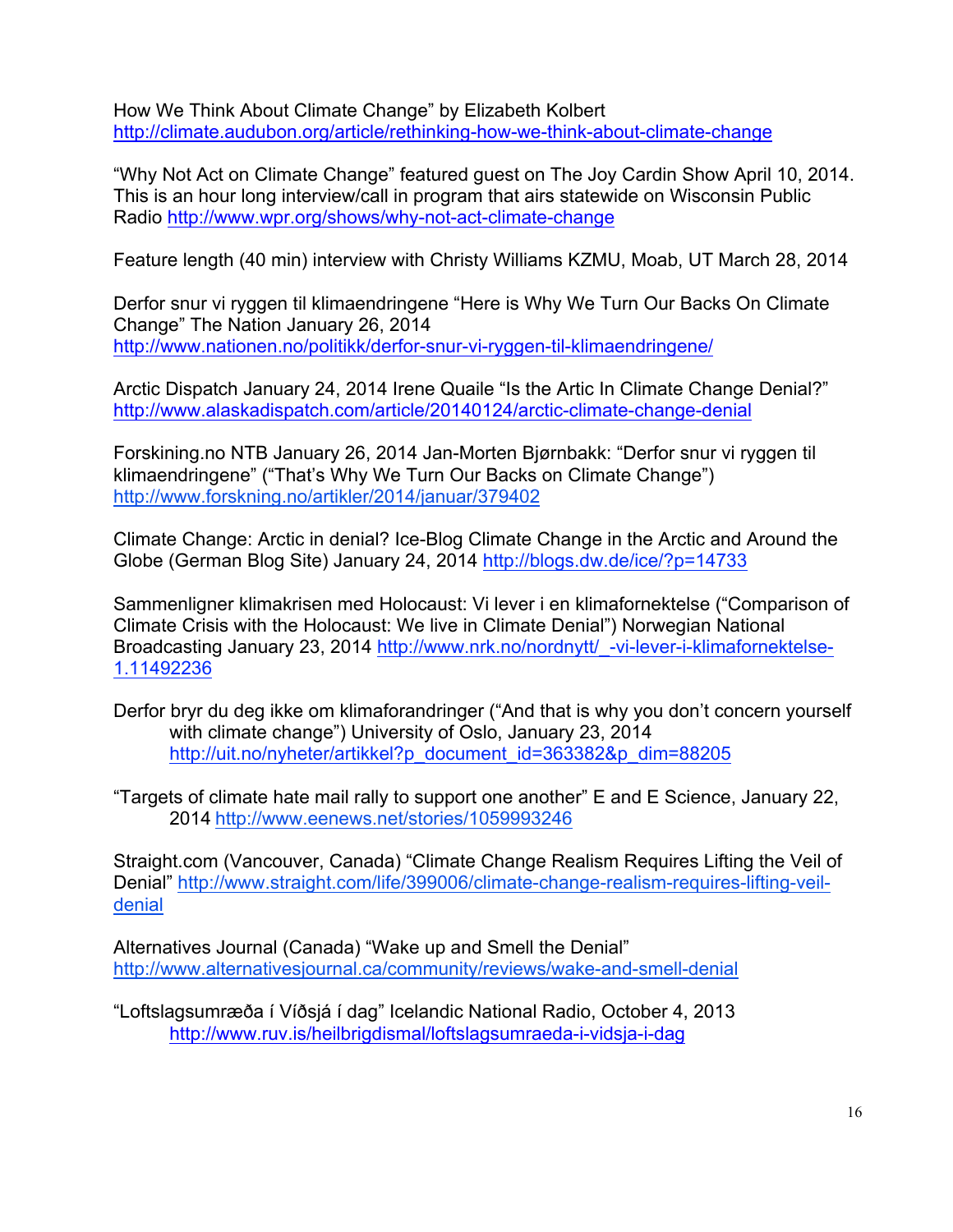"Living in Denial in Norway" by Andy Skuce February 28, 2013 http://www.skepticalscience.com/denialnorway.html

- "Living in Denial in Canada" by Andy Skuce March 1, 2013 http://www.skepticalscience.com/denialcanada.html
- Mens vi venter på klimaløsningen (While we wait for the climate solution) Bjørn Stærk Aftenposten (Norway's largest Newspaper) April 15, 2013 http://www.aftenposten.no/meninger/kommentarer/Mens-vi-venter-paklimalosningen-7174593.html#.UZ\_W2U9u8iy
- "Fornektelsens evangelium" (translates as "Denial's Gospel") Thomas Hylland Ericksen, Magasinet, Oslo Norway April 2013
- "When Grownups Bully Climate Scientists" Dominque Browning, Time Ideas, April 10, 2012 http://ideas.time.com/2012/04/10/when-grownups-bully-climatescientists/print/
- "Tribal Clinic Uses Native Foods to Fight Diabetes" California Watch April 12, 2012 http://californiawatch.org/dailyreport/tribal-clinic-uses-native-foods-fight-diabetes-15533
- "Social Scientists Try to Break the Climate Change Impasse" Chronicle of Higher Education, May 6, 2012 http://chronicle.com/article/Social-Scientists-Seek-Ways/131780/
- "No Rapture, but the End Days are Upon Us" Chronicle of Higher Education, May 23, 2012 http://chronicle.com/blogs/brainstorm/no-rapture-but-the-end-days-are-upon-us/35598
- "Sociology Professor Draws Limbaugh's Ire" Eugene *Register Guard*, April 4, 2012 http://projects.registerguard.com/web/updates/27862556-55/norgaard-climate-mannprofessor-bloggers.html.csp%22
- "Folk Vil beskytte seg selv litt" (People Want To Protect Themselves a Little Bit) December 2011 in Morgenbladet (Norwegian Weekly Newspaper) http://morgenbladet.no/ideer/2011/folk\_vil\_beskytte\_seg\_selv\_litt\_0#.UGdo8U9u8iw
- "Why Isn't Climate Change on More Lips" December 14, 2011 by Kathy Seal in Miller-McCune http://www.psmag.com/environment/why-isnt-climate-change-on-more-lips-38339/
- "How Do We Live With What We Know" November 2011 by Rebecca Altman, in Science and Environmental Health Networker http://www.sehn.org/Volume\_16-7.html
- "Doctor's Orders: Undam the Klamath" Diana Hartel *High Country News* May 16, 2011 http://www.hcn.org/issues/43.8/doctors-orders-undam-the-klamath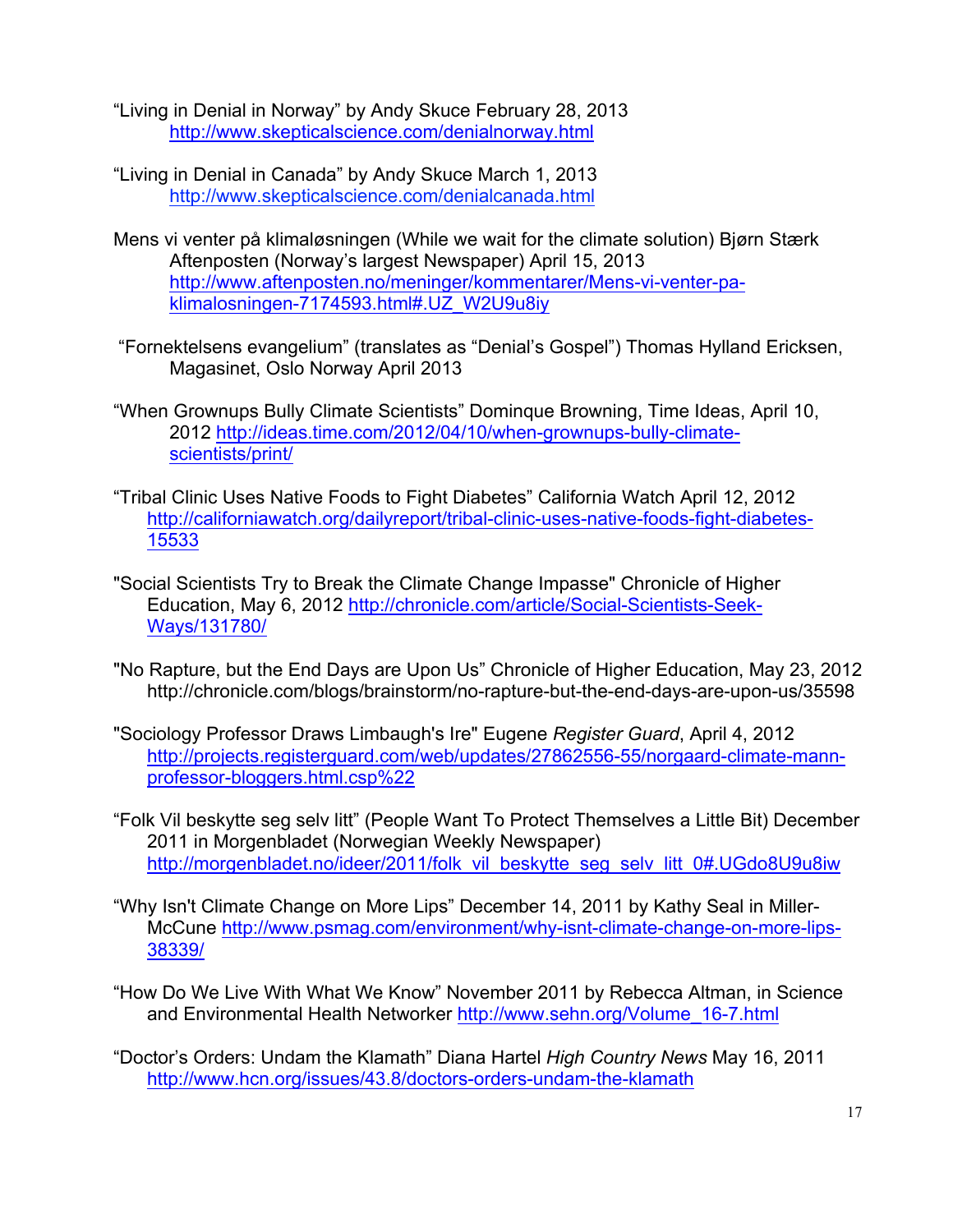- "On Birth Certificates, Climate Risk and an Inconvenient Mind" *New York Times Dot Earth Blog* April 28, 2011 Andrew Revkin http://dotearth.blogs.nytimes.com/2011/04/28/on-birth-certificates-climate-risk-and-aninconvenient-mind/
- "Earth Day Discussion: The Plight of Polar Bears and the Phenomenon of Global Warming Denial" *Capitol City Weekly,* (Juneau Alaska) April 27, 2011 http://www.capitalcityweekly.com/stories/042711/new\_820962506.shtml
- "Klimathotet får oss att känna skuld" Svenska Dagbladet (Sweden's second largest newspaper) December 2, 2010 http://www.svd.se/nyheter/idagsidan/psykologi/klimathotet-far-oss-att-kannaskuld\_5761301.svd
- "Inspiring Change: First Develop Strategies to Dislodge Denial" Behavior Change for Sustainability, Australian National Congress, September 16<sup>th</sup>, 2010 http://www.3pillarsnetwork.com.au/p8\_Knowledge-Base.html?&entry=355
- "Når fienden er en selv: psykologien bak klimaforandringene" Lisbet Jære *Tidsskrift for Norsk Psykologforening* 2010 47: 615-619.

"Native Living: The Sacred Dance Between A River and a People." Northstate Public Radio. 60 minute radio documentary. Summer 2010

"Dollars, Sense and Climate Change" ISN Security Watch April 19, 2010 http://www.isn.ethz.ch/isn/Current-Affairs/Security-Watch/Detail/?lng=en&id=115105

"Pares se pelean mas por el cambio climatic" BBC Mundo January 28, 2010 http://www.bbc.co.uk/mundo/ciencia\_tecnologia/2010/01/100122\_1520\_parejas\_problemas \_verde\_lp.shtml

"The Psychology of Climate Change Denial" Wired Science December 9, 2009 "Q and A" on Wired.com http://www.wired.com/wiredscience/2009/12/climate-psychology/

National Public Radio *All Things Considered* "For Public Climate Change Not a Priority Issue" December 7, 2009 http://www.npr.org/templates/transcript/transcript.php?storyId=121105095

"Reuniting a River" National Geographic December 2008 (research findings quoted)

"Advising Barak Obama on Climate Change" Whitman Magazine, March 2009.

"Kin to the Earth" Profile in Econews January 15, 2008, newsletter of NorthCoast Environment Center.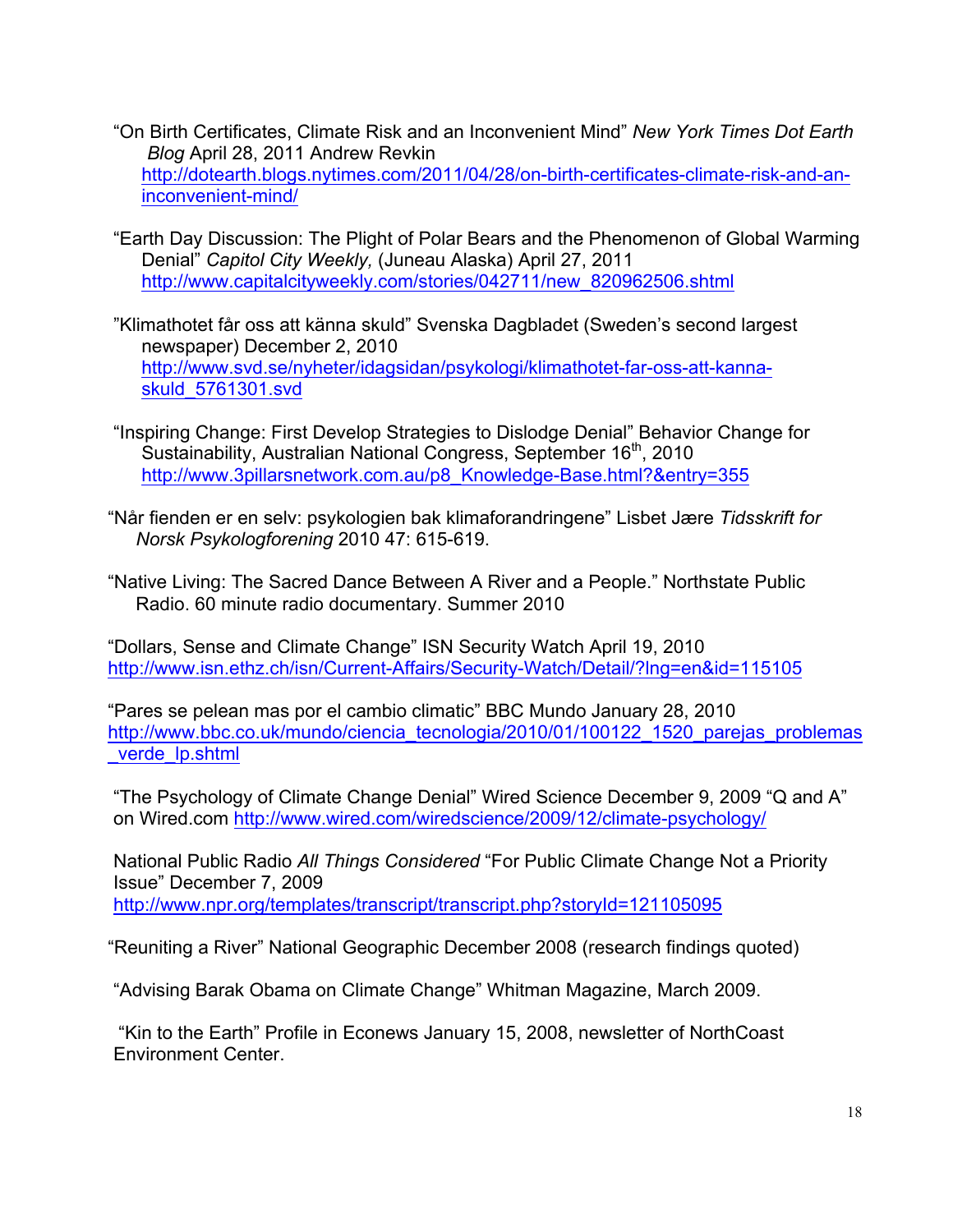"Understanding the Climate Ostrich" Invited contribution to the BBC online series on Climate Skepticism. November 2007 http://news.bbc.co.uk/2/hi/science/nature/7081882.stm

"Ground-breaking Research Explores Health Effects of Loss of Salmon" Whitman Magazine March 2006 p. 13.

UC Davis Magazine "A Dam Shame" News and Notes, Winter 2006

"Journey to the Sea: Following the Fish on the South Fork of the Trinity" Cover story North Coast Journal June 16, 2005 http://www.northcoastjournal.com/061605/cover0616.html

UC Davis T.V. "On Salmon and Tribes" show aired multiple times August-November 2005 http://www.uctv.tv/search-details.aspx?showID=11003&subject=pet

"Karuk Tribe Calls for Flow Study to Take Human Health into Account" The River Voice Summer, 2005

"Campus screens documentary on Klamath salmon, Advocacy groups hope to stop dam renewals" California Aggie June 1, 2005, Cover Story

National Public Radio *All Things Considered:* "California Tribe Fights Back" March 17, 2005 http://www.npr.org/templates/story/story.php?storyId=4539960

"Tribe Fights Dams to Get Diet Back" January 30, 2005 Washington Post Page A1 (widely reprinted, e.g. L.A. Times, San Francisco Chronicle). http://www.washingtonpost.com/wpdyn/articles/A47525-2005Jan29.html

"Indians Say Dams Cost them Fish, Good Health," March 6, 2005 Associated Press (carried in San Francisco Chronicle, San Diego Union Tribune, Oregonian and others) http://www.utsandiego.com/uniontrib/20050306/news\_1n6diet.html

"Karuk Tribe seeks removal of dams to restore healthy salmon diet" March 5, 2005 Eugene Register Guard

Radio Interview Jefferson Public Radio, 60 minutes, March 2005 http://www.ijpr.org/onlineaudio.asp?SectionID=0&programId=11&txtStartDate=2/16/2005& txtEndDate=2/16/2005

Radio Interview KHSU, Econews, 20 minute, March 2005 http://nec.streamguys.us/01%20karinorgard.mp3

# **COURSES TAUGHT**

**Courses Taught at University of Oregon**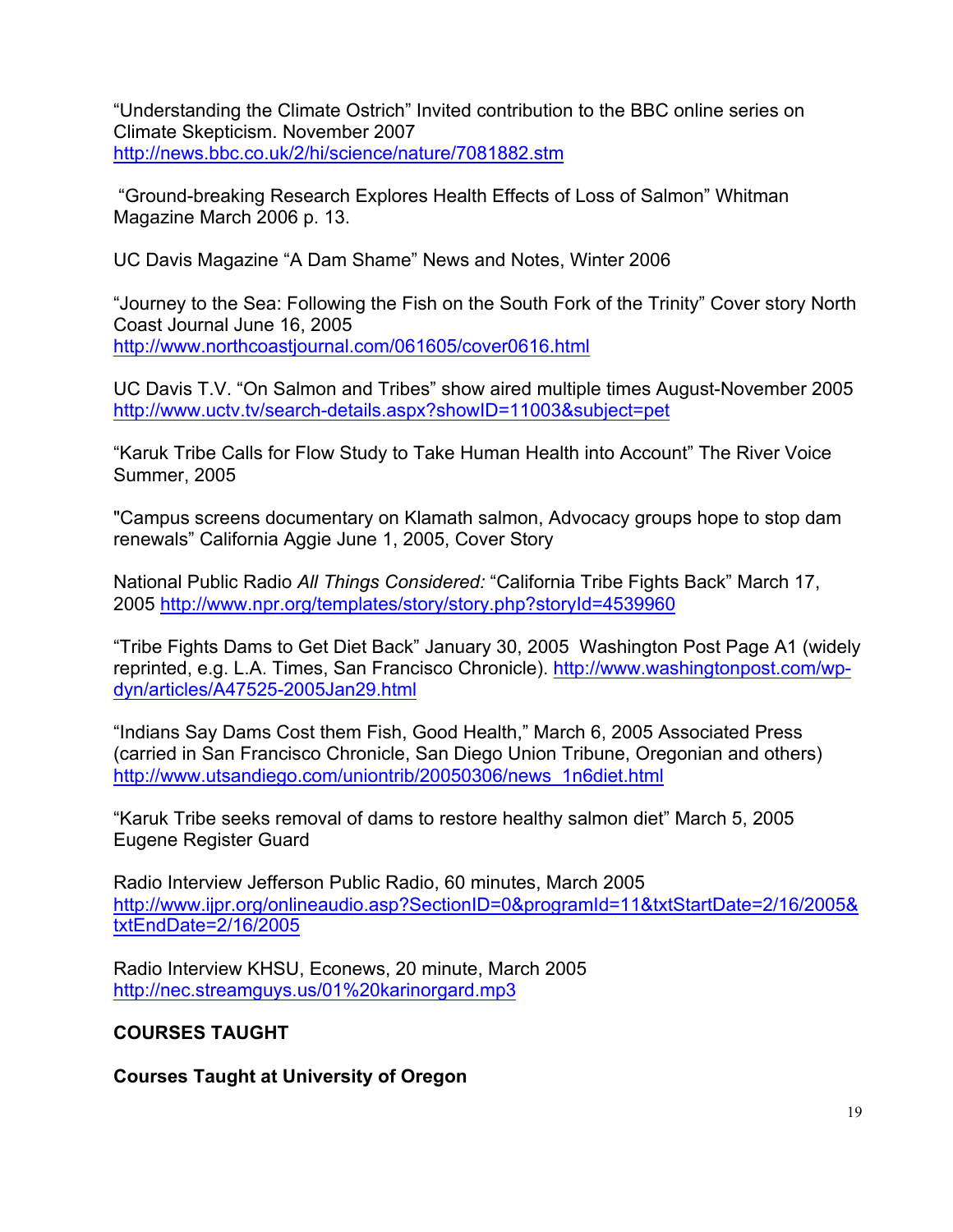SOC 616 Race, Gender and Environment (graduate level) SOC 616 Environmental Sociology SOC 410/510 Sociology of Climate Change (mixed graduate and undergraduate) SOC 416/516 Salmon and Society SOC 313 Social Movements ENVS 435/535 Environmental Justice (mixed graduate and undergraduate) ENVS 399 Environmental Movements in the Global North and South ENVS 631 Environmental Studies Theory and Practice

### **Courses Taught at Whitman College**

Introduction to Environmental Studies Environmental Studies Senior Seminar Sociology Senior Seminar Environmental Sociology Environmental Social Movements Environmental Justice

### **GRADUATE COMMITTEES**

#### **PhD Advisor**

JM Bacon Allison Ford Kirsten Vinyeta Mirranda Willette

#### **PhD Dissertation Committees**

Rachel Rochester (English, ongoing) Stephan Siperstein (English, 2016) Jeff Gunn (Soc 2015) Daniel Platt (English, 2014) Matt Frierson (Sociology 2014) Christina Ergas (Soc 2013) Ezra Markowitz (ENVS, 2012)

#### **PhD Comprehensive Exam Committees**

Allison Ford (Chair Soc 2016) JM Bacon (Chair Soc 2015) Intan Suwandi (Soc 2014) Evan Shenkin (Soc 2014) Brian Rosenberg (Soc 2013) Sierra Deutsch (Soc 2013)

#### **MA Committees**

Aja Conrad (ENVS, chair ongoing) Jaleel Reed (ENVS chair, 2016)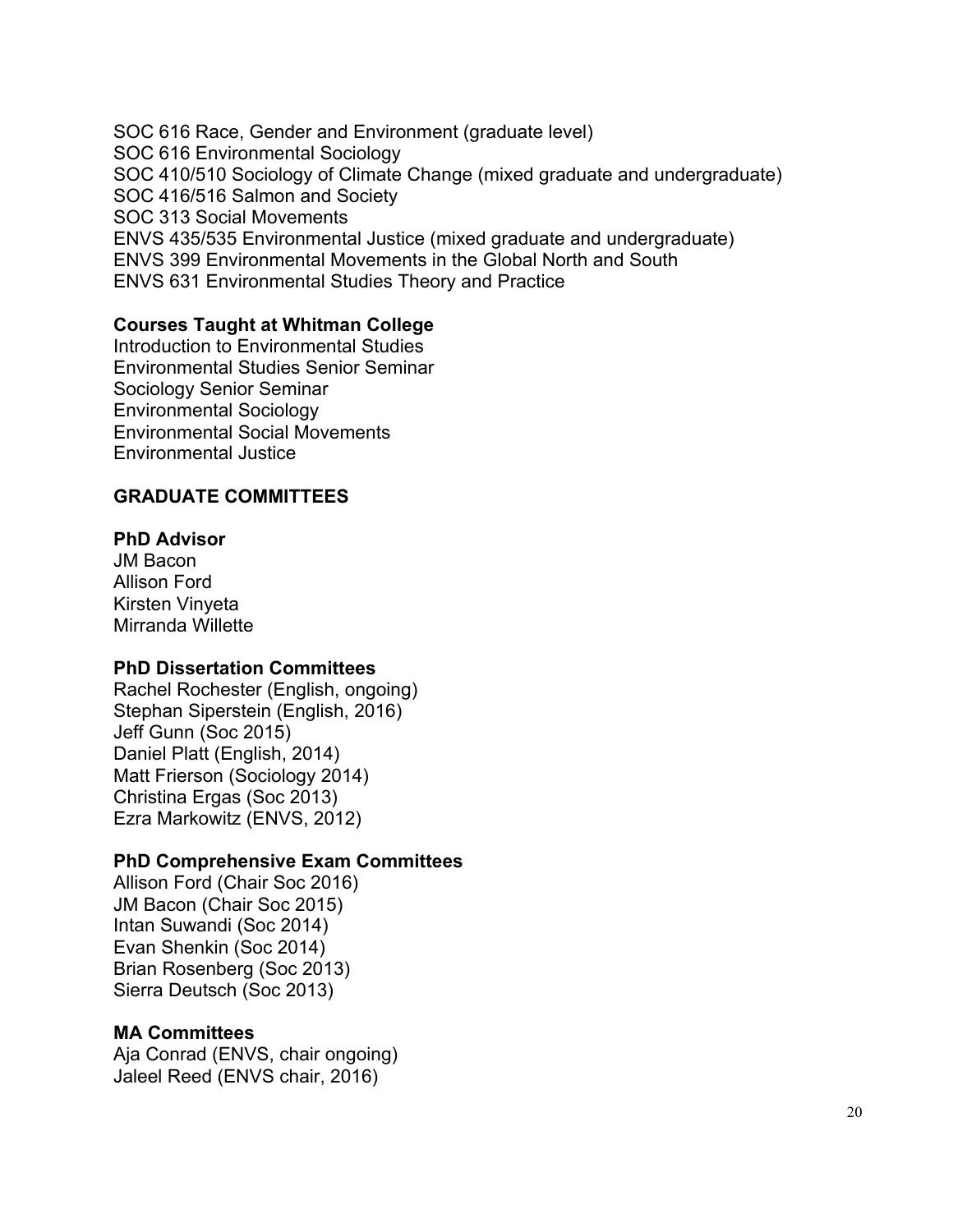Shannon Stoll (ENVS chair, 2016) Timothey Chen (ENVS chair 2015) Aylie Baker (ENVS, 2015) Jennifer Crayne (ENVS chair 2015) Maya Rommwatt (ENVS chair, 2015) Davita Flowers-Shenklin (ENVS chair, 2015) Lokyee Au (ENVS, chair, 2015) Alison Ford (SOC chair, 2015) Mirranda Willette (Soc chair, 2014) Julie Bacon (chair, 2014) Gabriella McDaniel (ENVS chair, 2014) Liz Veasey (ENVS chair, 2014) Kirsten Vineyta (ENVS co-chair, 2013) Brooke Havlik (ENVS chair, 2013) Craig Van Pelt (Soc, 2013) Cassie Comley (Soc, 2013) Devon Bonaday (ENVS, 2012) Sierra Deutsch (Soc-ENVS, 2012) Stephanie Raymond, 2012

### **Undergraduate Honors Theses**

Karyn Smoot (Chair Honors College, 2013) Carson Viles (Co-chair Honors College, 2013)

### **UNIVERSITY SERVICE**

### **Graduate School**

Graduate School Excellence Awards Committee 2014

#### **Environmental Studies Program**

Graduate Admissions and Recruitment Committee 2012, 2013, 2015, 2016 Promotion and Tenure Committee for Dr. Sarah Wald, 2016 Chair, Community Building and Diversity Committee 2013-2015 Scholarship and Awards Committee 2014 Steering Committee 2011-present Interim Director Graduate Studies 2012-2013

#### **Sociology Department**

Executive Committee 2014-2015, 2016-2017 (elected) Merit Committee 2014, 2016 (elected) Chair, Joint Curriculum Committee 2014-2015 3<sup>rd</sup> Year Review Committee for Dr. Jill Harrison 2015 6<sup>th</sup> Year Review Committee, Dr. Michael Dreiling, 2014 Promotion and Tenure Committee for Dr. C.J. Pascoe, 2014 Merit Based Course Reduction Committee 2013 Promotion and Tenure Committee for Dr. Jessica Vasquez 2013